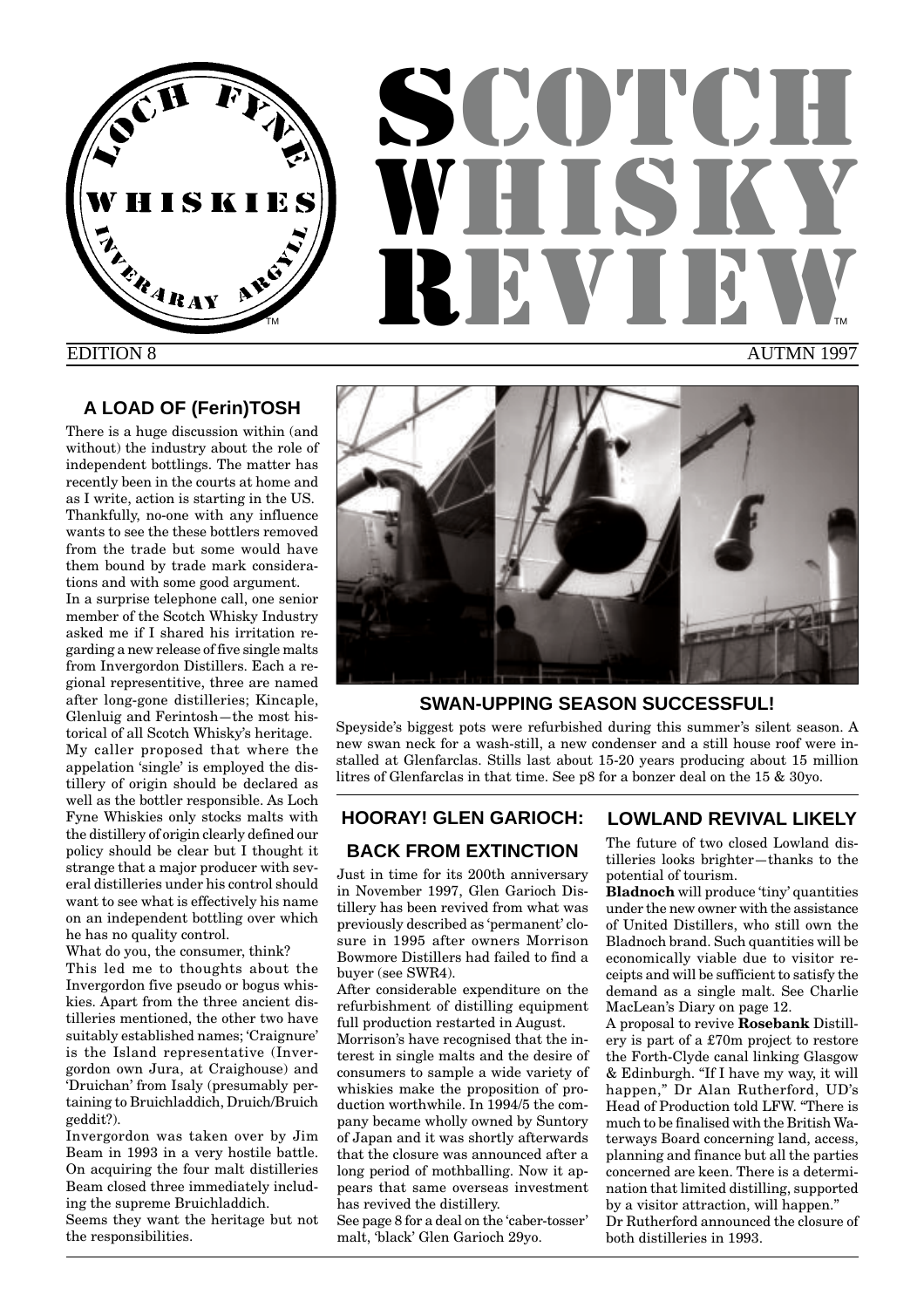

**Hugh Morrison is a crucial member of the Scotch Whisky Industry.**

#### **LFW: What is your job?**

I am Director General of the Scotch Whisky Association and have been for four years. Prior to that I was a civil servant with the Scottish Office working in international trade, inward investment, economic development and regional policy—all highly relevant to my current position with the SWA. This background is useful given that much of my work involves discussion with governments and officials.

**LFW: Tell us about the Association.** The Association was formed in 1917 as The Whisky Association based in London with branches in Scotland and Ireland. In 1943 it became the Scotch Whisky Association.

The SWA is the trade association which represents 95% of Scotch Whisky producers, wholesalers and brokers. We have 66 members, representing 26 corporate entities.

A levy is raised from members, calculated according to size and turnover so the big boys pay more than the small. We have a Council with 18 members. At the AGM it is one member one vote but I've never seen a vote required.

I have a staff of 36 in Edinburgh and 2 in the London office which is used as an address and meeting place.

#### **LFW: What is the role of the Association?**

Our stated aim is 'to promote and protect the interests of the Scotch Whisky Industry'. We have a varied range of things to do; we promote Scotch as the highest quality spirit and protect its quality image, and collect and present industry statistics. As part of image protection, just recently we mounted a campaign to warn the public of the dangers of buying casks of whisky as investments from unscrupulous traders. We also advised the authorities of this activity and such traders have been deterred from continuing.

Because the industry exports to 206

dimension to our work.

Our top priority is the protection of Scotch Whisky, its geographical origin and name. Anywhere in the world you will find products which are packaged to look like Scotch but which are not. If we became like "cheddar" cheese and you could make "Scotch" anywhere the industry would be in very real difficulties. We use the laws of the countries to protect what are in fact our intellectual property rights.

#### **LFW: Is that a legal or a political battle?**

In countries that have laws on intellectual property rights we use the laws of that country. In countries that haven't adopted laws about geographical origins or type definition for product, we try to get them to establish the law and then we go after infringers using that law.

We have a powerful legal department in house but when we are pursuing cases around the world we need local agents and lawyers.

Major recent successes are that now the US recognises the EU definition of Scotch Whisky, in return the European Union recognises the American definition of Bourbon. As of last year the Australians have adopted the minimum European strength for whisky of 40%.

Our principal political work is in trying to reduce trade barriers. In about 140 countries that we export to there are restrictions of one kind or another ranging from tax discrimination to labelling regulations that only apply to Scotch, such as health warnings or strip stamps which enable customs to hold things up on the quayside. Some countries have substantial tariff discrimination or monopolies which can restrict circulation of a product. It is constraints such as these that we go for.

#### **LFW: Is tax the main issue?**

Yes. Last year we finally won success in Japan, where the tax rate on the local product *shochu* was seven times less than the rate on Scotch whisky. This was quite clearly contrary to world trade rules and we had the World Trade Organisation set up a panel which insisted that Japan harmonise its tax on all spirits. This has been a 25-year battle that started when Scotch was taxed higher than Japanese whisky. Whisky taxes were harmonised in 1989, but shochu continued to enjoy an advantage. Over the next three years all spirits taxes will be either increased or reduced to equality. After the first harmonisation sales of Scotch rose from £70m to £130m so this latest move will be very beneficial.

#### **LFW: How do you get the WTO to set up a panel?**

We lobby the British Government and the EU. Now we have succeeded in Japan, the next targets are Korea and Chile. Korea has discrimination in favour of *soju* and Chile in favour of the local wine-based spirit called *pisco*. WTO panels on these cases are in the course of being established.

#### **LFW: Do you do this all alone?**

We liaise very closely with spirit producers from Europe, America and Canada and, to a lesser extent, with other wine & spirit products with geographical origins. Because Scotch is the major traded spirit both in terms of value and number of countries exported to, we are either in the lead or well to the front.

#### **LFW: Where next?**

Taiwan has been giving us all considerable concern, but now the Taiwan government has agreed to change the tax regime so all spirits are taxed at the same rate and will introduce product definitions for the protection of geographical origin. They are aiming for implementation of these laws by July next year but I shall only relax when it is a done deal.

India introduced a ban about 30 years ago on a large range of goods, including Scotch, under provision for a country to ban or restrict imports in order to protect its balance of payments. India persuaded GATT that it needed this kind of protection. Since then it has developed massively and now the WTO (GATT's successor) has told India that this kind of protection is no longer justified and they must liberalise.

One Indian official told me there is as much 'Scotch' consumed in India as is produced in Scotland! That illustrates the other problem—there is a lot of counterfeiting. Scotch is regarded by Indian consumers as the pinnacle of status, and India is a massive spirits market with great potential.

After India, China and Eastern Europe are next on our list. China is an applicant for membership of the WTO and we are arguing with the EU that China must liberalise its spirits market as a condition of entry. It is potentially a massive market, and I've recently been in China talking to officials about the requirements for liberalisation. In Eastern Europe those applicants for membership of the European Union will have to liberalise their spirits markets in order to join.

#### **LFW; You must be very pleased.**

We have been making good progress on discrimination within spirits but there is still very considerable discrimination between spirits and wine and beer. Recently a Japanese journalist asked me, now you have sorted out discrimination between spirits how about the wine/beer/spirit imbalance? Are you going to ask Japan to balance that?

I replied that our objective worldwide is that the only sensible way to tax alcohol is in accordance with the alcohol content, whether beer, wine or spirit. I would like to see harmonisation across the categories but until I persuade the British Government to harmonise taxes here I don't see much hope of persuading the Japanese!

#### **LFW: What is the British argument against that?**

Only tradition and history, there is no real sensible argument. At present we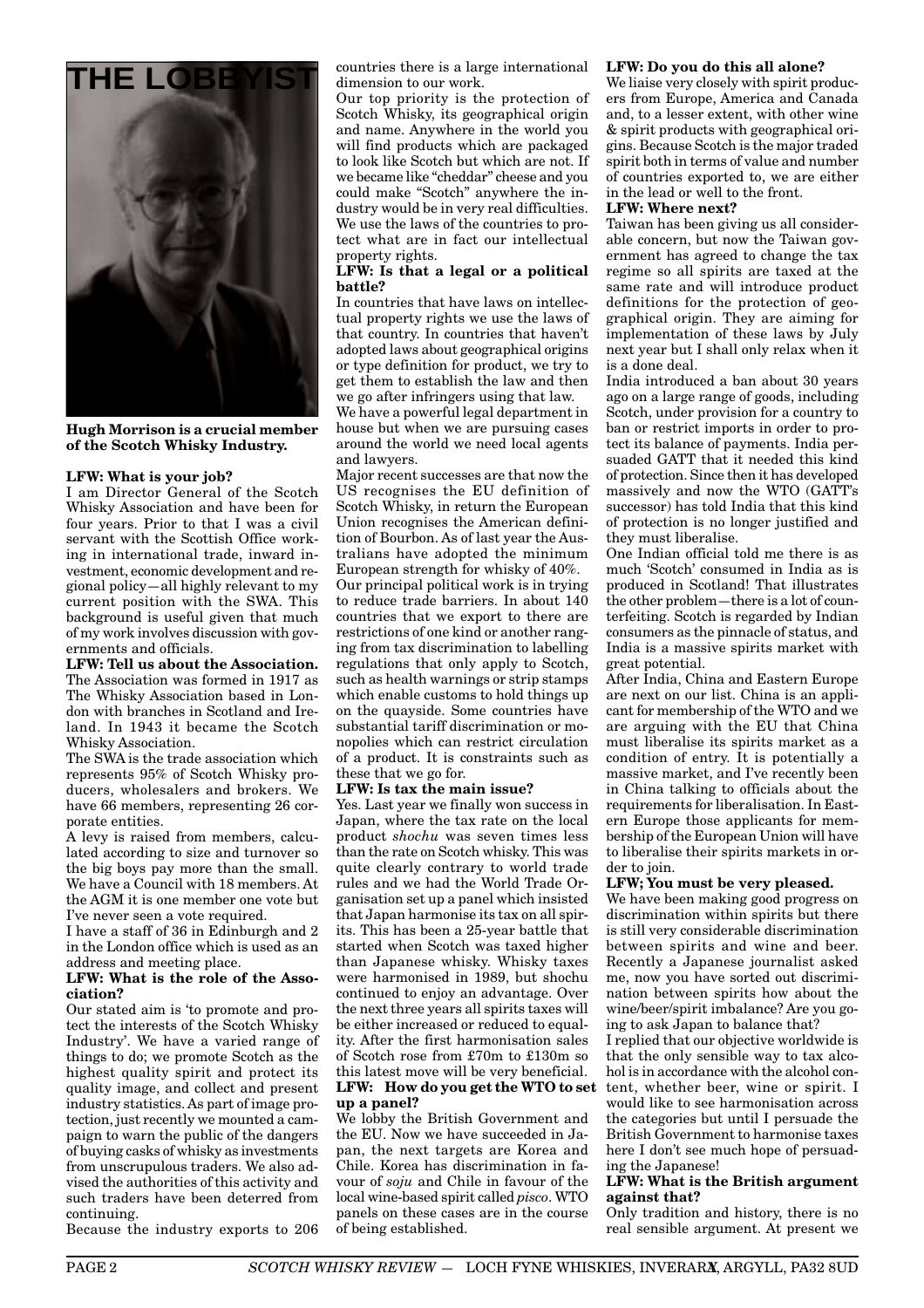have a system where whisky, the local product, is taxed at 1.5 times the rate of wine, which we import, and 1.75 times that of beer. In 1920 Mr Chamberlain introduced very substantial increases in tax on spirits in order to finance munitions. When asked why he wasn't putting a tax on wine he said that nobody drinks it, and you don't tax a product that nobody uses!

When I asked our last Chancellor of the Exchequer, Ken Clarke, if he could think of any other country which discriminates against its own product, he could not. Many countries discriminate in favour of the home product, contrary to world trade rules, but there is no rationale in economics for discriminating in favour of imports.

The Japanese case to the WTO referred to European discrimination between wine and other drinks asking why shouldn't they discriminate also? We send a very strong signal overseas that this kind of discrimination, which harms our overseas market, is all right because we discriminate here in Britain.

Sometimes you will find people advancing health or social arguments for discrimination, the idea that so called 'hard' liquor should be taxed more, but as borne out in the government's sensible drinking message, moderate drinking of alcohol is good for you, excessive drinking is bad. It doesn't matter which type of drink it is, alcohol is alcohol. And, if you look at social disorder there is no evidence that spirits play a major part in social disorder in this country.

So we strongly argue to the British Government that this is an important industry which should be looked after rather than hampered.

#### **LFW: But they need to raise tax.**

True, and it is not for me to tell the Chancellor how he should be balancing his books, but when Ken Clarke last increased the tax on spirits, revenue fell. When he then froze and later decreased tax, spirits revenue stabilised and then increased. The rate of tax on spirits is at the point of diminishing returns, put the tax up and you earn less because people switch to other alcohol products. Why? Because these are competing products and taxing them differently discriminates against the home produced product.

There is a massive problem with cross border shopping, smuggling, fraud and diversion for which our new government has set up a review. I've told them that it's all very well looking at the problem and applying a bit of sticking plaster such as more policemen at Dover or tightening up documentation—but that only addresses the symptoms and not the cause which is that the UK, when compared with our continental neighbours, has very high taxes on alcohol across the board.

The Chancellor must reduce tax on alcohol and that on spirits at a greater rate. This discrimination, which encourages people to drink imported products, exports jobs from the glens of Scotland to the vineyards of France.

#### **LFW: So how does one go about pressing an argument?**

First, have a good case well presented. We employ economic consultants to help produce supporting arguments.

Then ask, who do you want to influence? My method is to consider a series of concentric circles—at the centre is the target, the Chancellor of the Exchequer. In the first circle out are Treasury and Customs Officials who advise him. In the next ring are other government departments and ministers who put in submissions to the Treasury—we seek support from MAFF (Agriculture and Food) and also the Scottish Office. Next, backbench MPs are crucially important—a Chancellor will rarely make a change if he doesn't think he will get support from the House. The outer circle is the media, whose support will make a crucial difference. A media campaign and a few receptions for back bench MPs can be quite effective at getting things started. We have always sought a meeting with the Chancellor before the Budget to make sure our case is well understood.

# *economics of the madhouse*

**LFW: In 1994, after losing VAT on fuel, the Chancellor raised tax on Scotch, was that a shock to you?**

It was, as prior to that we had had two duty freezes. Ken Clarke had to respond very rapidly to the crisis of a hole in his budget, to calm the City. Excise duty is the simplest way of raising money, but I don't think he actually thought it through. I predicted that he would get a drop of £100m in revenue, which officials claimed was a grotesque overestimate, but it turned out to be a £123m drop. I got my knuckles rapped for describing this as the 'economics of the madhouse'! In 1995 he froze the tax on beer & wine and reduced spirits because we had convinced him of two things, an increase in revenue and a logical change in economics towards equity for the benefit of international trade and national interest. We secured two 4% drops in a row.

I hope that Gordon Brown who has adopted so many other elements of Clarke's strategy will adopt this element too, and I commend it to him.

**LFW: How responsive is Gordon Brown who has put tax up already.** We shall see, I have yet to meet him in Government. He has set up a review on excise duties on spirits and tobacco, which is just what we had been urging, but it is not examining tax structure. The review is to report back by 31st December. Unfortunately he has also announced a tax rise on 1st January so

there is work to be done.

#### **LFW: So what is Europe doing?**

In Europe we also have a bizarre situation, a single European market of which one of the objectives is to harmonise taxation to eliminate competitive distortions, but where distortions on alcohol taxation have been maintained.

In 1993 the Commission established a system of duty rates whereby states had to charge a minimum rate. On wine this is zero, beer about 2.5p per half pint and on spirits it is either 8p or 16p (depending on national precedent) per equivalent 35ml measure. Straight away there is institutionalised discrimination between wine, beers and spirits, helping the southern member states who produce wine.

Note that these are minimum rates, there is no maximum. Seven countries apply no excise on wine but all apply more than the minimum on spirits.

Furthermore we have 15 member states with different rates. This variance has led to massive problems. We are not particularly worried about cross border shopping which is legitimate because if someone goes to France to buy a bottle of Scotch it is still from the Glens. Much more damaging is smuggling, people who bring in more than they should, and various tax frauds where goods sold for export never actually leave the country. This is damaging not only to the Exchequer but also bad for our industry because products at knockdown prices don't help our quality image—and it is something the Association is doing its best to stop. Certain member states, in order to meet Maastricht criteria for single currency entry, have put up the taxes on spirits while leaving wine untouched. This is totally contrary to the spirit if not the law of the European market and we have been pressing the Commission in the first instance to stop matters getting worse; member states should agree not to increase discrimination between spirits and wine. Over the longer term we must harmonise. But tax decisions in Europe have to be taken by the council of ministers with unanimous agreement, and it is not in France or Italy's interest to put a positive rate on wine, so impasse. It is very frustrating, but I hope that I will convince them that they ought to stop matters getting worse. This is a very long term battle.

Europe is a very important market to us; 40% of our exports go to other parts of the EU and it is a market where we could do better.

#### **LFW: If you are pouring a whisky here which do you offer?**

We have a rotor system from members and dispense from a decanter so nobody knows what's inside.

#### **LFW: Your desert island dram?**

I hope that I will be allowed to take a case of different whiskies, so I can introduce Man Friday to some of our splendid blends and to the magnificent range and variety of single malts. **LFW: Very diplomatic!**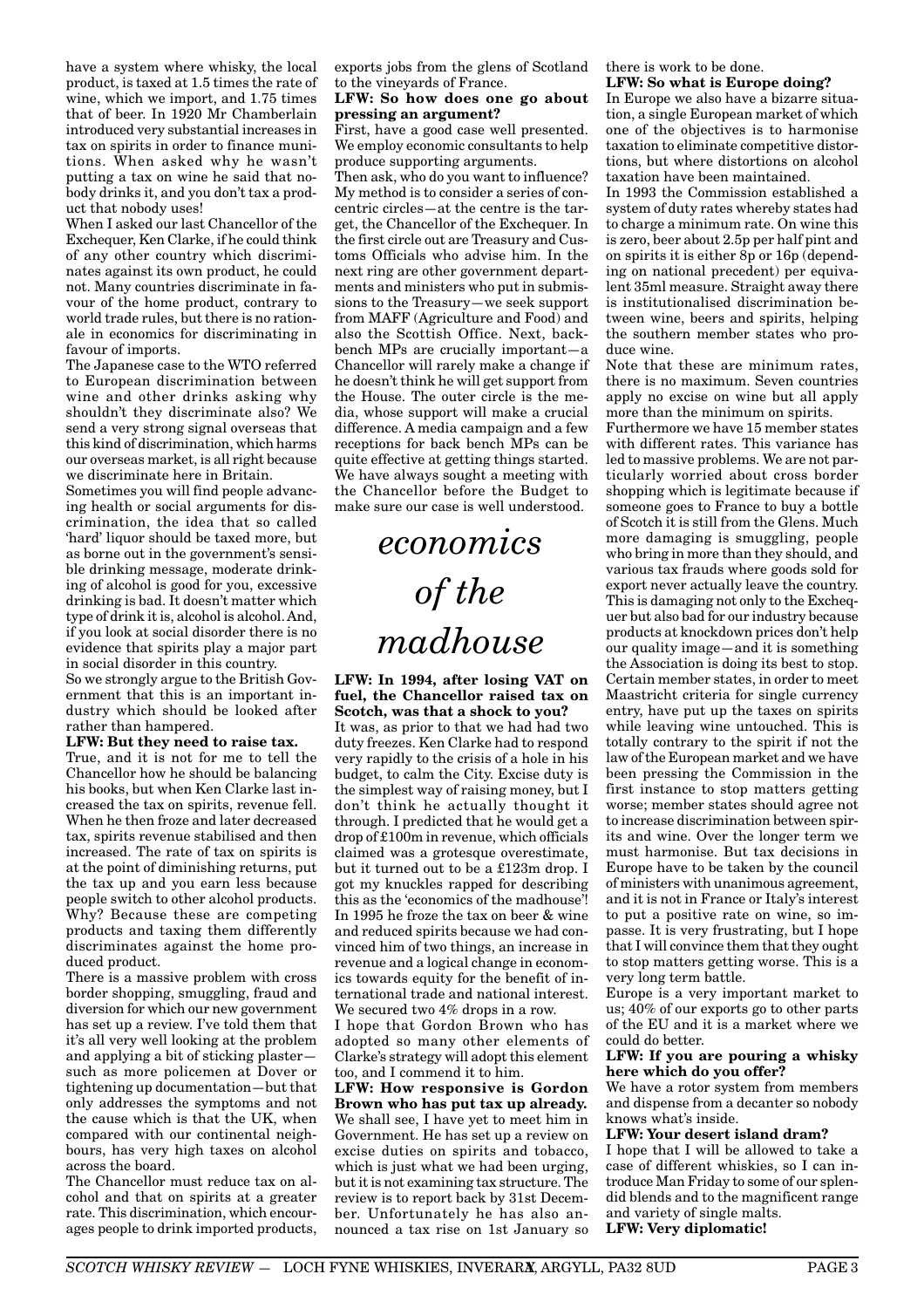## **IS THAT ALL YOU DO?**

#### **Michael Jackson**

Incredulously, people ask: "Is that all you do?" Indignantly, I demand to know what they mean. "Just travelling around the world, drinking, and writing about it?" Actually, travelling takes quite a long time. A trip from London to visit a Scottish Distillery requires at least a day, there and back. A distillery in Kentucky or a brewery in Alaska takes a little longer. The resultant article or chapter demands a further day to write, starting around 8 or 9, and finishing usually some time between 6 and 7—not that I have a long commute: my house is next door but one to my office (in a former brewery building).

Each burst of travelling and writing somehow soaks up a third day of 'management time'. In theory, I should therefore not travel more than a third of that time. In practice, I do: not just to research and write, but also to take part in judgings or broadcasts, give lectures, seminars, tutored tastings, booksignings, and the like.

In the past 12 months, I have pursued those various activities in Belgium (twice), France, Germany, Sweden, Finland, Poland, Russia, Japan (twice), New Zealand, Mexico and the United

### **WHISKY FOR YOUR EARS**

#### **Walter Schobert**

Many pop and rock singers have described in their songs how much they owe to the enjoyment of whisky—sometimes even mentioning brand names. The Crash Test Dummies for example ("What if the artist ran the TV? All the ads would be for fine Scotch Whisky: Glenfiddich, Glenlivet, the whole single malt family"*—I expect you have to hear it -Ed.*). Good to know that for his minimalist song "MMM MMM" Brad Roberts has not gargled with Jack Daniels but used Scotch even though he is spelling it with an 'e'. Still, no modern group has yet devoted a whole album to whisky—that remains the domain of folk singers and two new CD's have been released.

**The Angels' Share** is the name Robin Laing has given to his new recording. It contains 16 songs that he has been performing in a number of live concerts in Edinburgh throughout the summer. Laing is a very traditional folk singer and the songs are drinking songs in the best sense of the word. Most of the songs are old ones (three by Burns, one by Will Fyffe), some have been rearranged by

Laing. "Our Glens" is a gentle pastiche in praise of those other 'Glens' (ie -Livet, -Fiddich,-Dronach etc. Only one ("More than just States (eight times). Fortunately I like travelling, but even the happiest wanderer gets worn by packed planes, missed connections, long layovers and endless delays.



When I am giving a tutored tasting in Guadalajara or Houston, New York or Toronto, I am nurturing the market for single malts (or speciality beers), and for my books. There will be a morning TV appearance, lunch with a local columnist, a drive-time radio show. Fortunately,

a dram") is by himself. Still the album is a must for every whisky fan. Glenmorangie who sponsored the concerts, have invested their money well.

Kilmahew Music, sponsored by Allied Distillers. They have chosen the folk veteran John Young. He concentrates on old familiar songs by Robert Burns



such as "John Barleycorn", "The Deil's awa' with the excise man" and "My love is like a red, red rose". "Dumbarton Drums" is included reflecting the headquarters of Allied's distilling and blending operations. "Mr. Ballantine's Finest", "The Laphroaig Lilt", "A taste of Teacher's", not only celebrates some of the finest products of the firm but are also arranged in a really pleasing sequence of Strathspeys and reels. The all-round musician, Dougie Pincock, who played with the Battlefield Band in the '80s, accompanies Young. Traditional music that can be appreciated while enjoying some good glasses, alone or with friends.

**Whisky Galore** is the celebration of Scotch Whisky as an audio book. On two cassettes Bill Torrance presents more than two hours of songs, stories and talks round our favourite drink. His guests are well known and renowned experts such as the Earl of Elgin, Roddie Martine, Martin Green and Gillian Strickland.

I enjoy explaining malt (and hops), but how many times in a day can I spell Auchentoshan, Glenfarclas and Lagavulin (never mind Bamberger Rauchbier)? The columnist cannot be expected to know, and I want him to get it right.

Research...write...manage...promote.

In the days when I, too, was solely a journalist, I thought a definitive article on single malts would be useful. When I started writing in greater length, I imagined the finished book was the end of the matter. Now, I update each book every two or three years. Who is the most current on malts: Jackson, MacLean, Murray? The truth is that we leapfrog one another.

We do it partly because each of us is conscientiously trying to stay up to date, but also bookshops demand new items every Christmas. In this respect they are like Loch Fyne Whiskies; "Can I tempt my customers with a cask strength version, vintage-dated, port-wood finished?"

This Christmas, my Beer Companion and Pocket Beer Book are in new editions. Come next year, I had better be checking whether Bunnahabhain is planning anything aged in Tequila casks or whether Springbank still deserves its stars.

Yes, this is all I do.

They tell us about whisky, its history, the difference between malts and blends and how they are made. Nothing we do not already know about but they do it in an extremely entertaining way. Music, nicely chosen but alas poorly performed punctuates the



tour. Especially nice is the second tape, on which Arthur Bell and Charles MacLean talk about the art of tasting a very nice, instructive and amusing lecture, especially when you do not listen to it 'dry'.

*Editor's note: Walter is Germany's leading writer on Scotch Whisky with two books and recently, a regular newsletter, to his credit. As to who the* 'Crash Test Dummies' *are, I have no idea ( Oh boy, do I feel old).*

*All of these CDs and tapes are available from LFW plus the ever popular mood inducer, often to be heard in the shop,* **I Asked For**

**Whisky***—15 tracks from Sunnyland Slim & Lacy Gibson, Byther Smith, Buster Benton with Carey Bell, Big Walter 'Shakey' Horton, Mississippi Fred McDowell, Muddy Waters and Billy Boy Arnold & Sammy Lawhorn and others.*



*For those who prefer less Scottish-ness accompanying their dram!*

| panying men aram:         |                        |        |
|---------------------------|------------------------|--------|
| The Angels' Share         | CD                     | £11.99 |
| The Angels' Share         | <b>Cassette</b>        | £6.99  |
| The Water of Life         | CD                     | £11.99 |
| <b>Whisky Galore</b>      | <b>Double Cassette</b> | £9.99  |
| <b>I Asked For Whisky</b> | CD                     | £ 7.99 |
|                           |                        |        |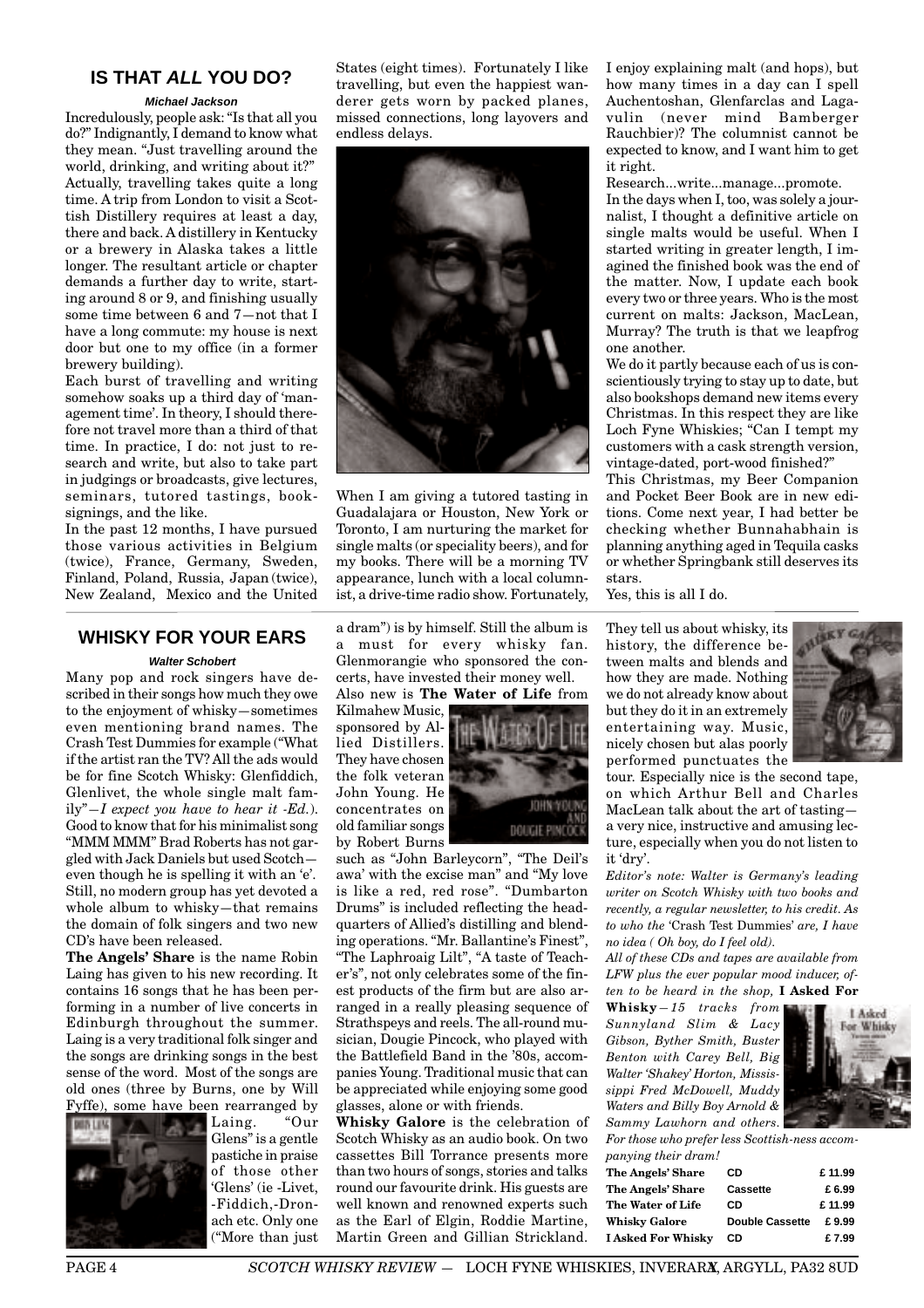## **WHISKY FOR YOUR EYES**

The coffee table took a good pounding last month. These days it would appear that every publishing house needs to list a whisky book among its titles. Consequently new titles are appearing thick and fast, often without enough regard to need or quality and some are simply rushed with embarrassing results buyer beware. Two new releases stand out from the dross and while both could be described as 'coffee table' tomes, rather than pocket books, on no account should they be summed up as merely decorative. Here are the new additions to the LFW recommended list.

#### **Jim Murray's Complete Book of Whisky** Carlton, 224 pp £20.00

Jim Murray is a full time whisky writer whose talents are called upon around the world. Despite this, apart from his *Irish Whisky Almanac* there has been no book, until now.

This is his personal opus and Scotch is granted half the available pages, followed by a large chunk on the Bourbons and whiskies of America and Ireland which are described with a singular passion, thereafter the distillers in India, Pakistan, Japan, Czech Republic, Spain & New Zealand are positively reviewed. Although there is little on blended Scotch or much on the history of the spirit this is a comprehensive book on the world's whisky distilleries.

But where this book really differs is in it's delivery as a travelogue of the world's whiskies. Jim's enthusiasm for the subject bubbles, transporting you around the valleys or breathing in the salt of the islands, sweating in the tropical heat or sampling in the Himalayas. The easy anecdotal style makes even the technical bits readable, woven as they are through the ongoing engaging read.

This is very much one man's guide to the whiskies of the world and his passion for all of them. Jim's style is characteristically straight, honest, enthusiastic, critical, and often surprising—he has caused this reviewer to return to a previously unliked distillery for further evaluation (and enlightenment). There is a lot of new information and much personal opinion and producers are already enjoying the exploitation of Jim's 'soundbite' style of appraisal.

It is rare to find such detailed treatment afforded to whiskies other than Scotch, but here the descriptions of influences such as local production technique, maturation or climate and the history, background and tasting by proxy of far flung whiskies ultimately serve to aid our appreciation of Scotch, and perhaps stimulate our curiosity?

An easy and enlightening exploration of the many people, places and whiskies that most of us will never have the opportunity to experience for ourselves and all without the jet lag.



**Charles MacLean: Malt Whisky** Mitchell Beazley, 176 pp £25.00

In contrast to Murray's reticence to be book bound, MacLean is a prolific producer of enjoyable, eloquent and informative books. His *Pocket Whisky Book*, currently being revised, is the single most useful book for the Scotch Whisky enthusiast or professional. This is Charlie's *tour de force* and is beautifully illustrated with a clever mix of specially commissioned atmospheric duotones, colour photographs and easily followed diagrams. True to form it is about *Scotch* Malt Whisky, (one suspects he recognises no other whisky producing region). Scotch is his subject and the one he has mastered with consummate skill.

His book starts with the history of Scotch, its social context from earliest appearance to malt's present day rediscovery. Thereafter the consideration is devoted to flavour—first, the aspects of production and how variations in flavour arise. Malt whisky appreciation from the anatomical mechanics to the act of tasting and (oh joy!) the language, (with further development of the tasting wheel). Then, by way of relief from such academia, there is a brief regional tour of Scotland before addressing individual distillery potted histories and detailed tasting notes.

MacLean's mastery of language is perfect and for such a detailed study of the subject to be found in one accessible and enjoyable volume is a real delight.

Use this as a text book for educational purposes, or as a manual for instant reference. But enjoy it as a fireside read, glass in hand, and very enjoyable too. For those of you with narrow book shelves:

**Brian Townsend: Scotch Missed**, NWP



£7.99 has been updated with the addition of a further 25 lost distilleries and released as an affordable paperback. A gentle yet distressing read that is illustrated with pictures of empty fields littered

with distillery bits, or supermarkets and flats where proud stills once worked. This is essential on the shelves of any self-respecting student of whisky. Even if you bought the 1994 hardback describing 80 such distilleries you need this update which is astonishingly contemporary, reflecting the hopes for Bladnoch and Rosebank described on page one of this issue of *SWR*.

## **WHISKY FOR BREAKFAST**



As enthusiastic fans of marmlade we have known for some time how the Loch Fyne's flavours enhanced our home made marmalade. Finally after much searching we have found a commercial preserve maker capable of producing marmalades to our satisfaction.

Well Pickled is a Scottish company making small batch preserves by hand including our own *Scotch*, a traditional thin cut seville. The darker 'high proof' *Double Scotch* is rich, thick and spiced, with a double dose of the Loch Fyne ideal for luxury christmas breakfasting! LFW SCOTCH MARMALADE £ 2.50 DOUBLE SCOTCH MARMALADE £ 2.90 *Warning: do not operate machinery or drive after consuming the Double Scotch!*

## **AND NOW SOME WHISKY!**

## **HIGHLAND PARK 18 & 25yo**

Two new vintages of Highland Park have been released which are superb bottlings worthy of our fullest recommendation.

We were preparing a review when an enthusiastic Michael Jackson 'phoned to tell us of his reaction and then faxed his characteristically succinct thoughts: "I've always rated the 12yo as the great all-rounder, with that smokiness, succulent heather honey, maltiness, smoothness, depth and roundness of flavour, and length of finish. *If I played golf, I'd have this at the 18th hole*.

At 18 years, it gains in richness, and spiciness: ginger, cinnamon, vanilla, fresh oak, leafiness, tobacco. *If I smoked, I'd have this with a cigar.*

At 25, there is yet more finesse, fruitier lemon, nutty toffee, fudge and chocolate. *I do eat desserts, so I'll have this with death by chocolate*!"



The 25yo is magnificently presented in a unique round wooden casket. OB HIGHLAND PARK 18 43% £ 37.50 OB HIGHLAND PARK 25 54% £ 94.90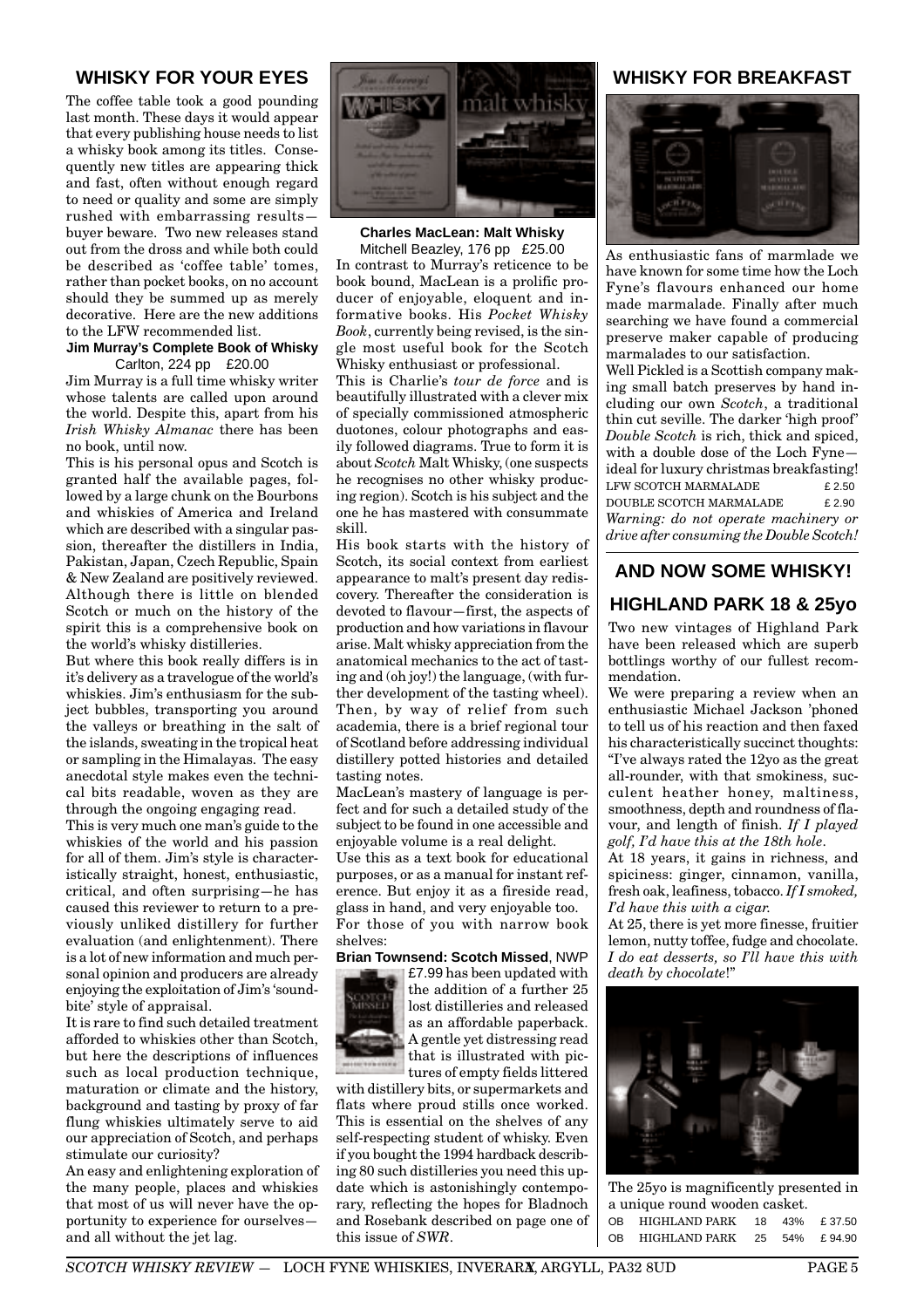## **ARDBEG SAFE! (pt. 2)**

Of all the new bottlings, the re-launch of Ardbeg must be the most significant in recent years and for many years to come. Is very exciting for us; being on the road to Islay we are Ardbeg specialists and alarmingly not too long ago we were reduced to just one bottling on our shelf. New owners Glenmorangie have listened to a wide range of opinion and thought hard about the product required, both for market appeal and to satisfy the small but noisy demand that Ardbeg remain the most extreme of all Scotch whiskies. They've been very smart and have decided that Ardbeg is to be a small-to-medium volume seller of 30,000 cases (compared with Lagavulin 50,000 or Glenmorangie 160,000 cases) in a premium price position, available only in 'better' shops rather than multiple grocers or booze shops.



Ardbeg—*The Ultimate* has a new, branded, dark green bottle that feels good—fatter in the hand and bigger than the norm by virtue of a 'punt', a depression up the base. The black label thankfully retains the Celtic lettering of the old Hiram Walker style and the box is simple black and forest green.

Two variants have been launched; a standard 17yo at 40% and a limited edition vintage, currently from 1978 (43%).

## **DISTILLERY PARROTS**

#### *Dear Sir*,

Having spent several holidays visiting many of the distilleries in different areas of the country I am puzzled as to why some of them employ parrots.

These 'pretty pollies' greet our party at the reception and off we go eager to learn all about the mystic processes of distilling. But halfway through the tour our group is near comatose by the monotonous monologue. We are told that questions may be asked but they are not always encouraged and often poorly or not answered. Some groups are so large we Each vintage will be continuously replaced. Prices are a small premium but not unreasonable.

The  $17y0 \text{ } (\text{\textsterling} 27.50)$  is soft, palatable to Kildalton refusniks—those who don't like the strong phenolic, medicinal characteristics. It is possible that this will initially disappoint traditional Ardbeg fans but they will quickly appreciate it for its perfect balance. The peat is there but all the other Islay characters are up on the same level; sweet, oaky vanillins with the aftermath of an Atlantic storm—all very round and amiable.

The 1978 (£ 33.90) will delight the extremists; a more pungent nose—the peat dominates slightly, but to taste it's salt first, sweetness next, then, as you swallow, a shotgun blast of peat—it caught me off guard. The taste fades quickly through bitterness to a long finish of smoke, peat and finally the sea—a perfect Ardbeg. Hopefully the next vintage will be a similar growbag-filtered style. 'Provenance', a super packaged Ardbeg, will be released soon, hopefully during December 1997 with a price of about £200. An unchillfiltered, cask strength vintage from 1974—the time when the distillery home-malted the barley—it promises to be a goliath to drink. As a special limited edition these bottles will be very collectable. Contact us now to register interest and availability.

If you fancy starting a collection, climb aboard the new Ardbegs—it's going to be very busy. If they can maintain these characters and quality then whisky fans are on to a winner.

Meanwhile on Islay, distilling re-started in June and has continued since then. Work is underway to create a visitor centre including shop, tour route and heritage centre which should open in May next year. By the following May the still house will be extended to bring the condensers inside and make it more visitor friendly. At present it is necessary to squeeze past the pots which when boiling can be somewhat dangerous.

Consideration is also being given to the possibility of restoring the floor maltings thus completing the new owner's plans to provide a very traditional distillery for visitors.

travel as crocodiles, the tail of which is oblivious of what is being heard or seen by the head.

There are of course exceptions; some of the best tours I have experienced have been with a distillery worker, either retired or active, as they are knowledgeable of the process and have many worthy anecdotes.

Now that charging is the norm for distillery tours, surely it would be better value if the pre-recorded distillery parrot had a proper understanding of their distillery and the process, from field to bottle.

*Richard McConochie, Hampshire.*



## **UD & 'CASK STRENGTH'**

United Distillers are releasing six variants of their Distillery Malts. These cask strength, unchillfiltered bottlings are limited to just 3,000 of each and are priced at £41.90. We had hoped to include them in our Stock List but the whole batch has been returned to the Leven bottling plant to be relabelled owing to scuffing in transport.

This is extremely frustrating for the production people. Their cask strength bottlings have to pass down the bottling line twice anyway. Once to fill the bottle, then a delay while the strength of that run is evaluated and overprinted onto the labels, (strength reduces during the vatting and bottling process by the equivalent of 0.1% overnight). Once printed, they're down the line again for labelling.

Some other producers overcome this expensive diversion by diluting to a predetermined strength such that 'cask strength' becomes a euphemism for 'a bit strong'. Tell-tale signs are pre-printed tubes or youngish whiskies with abv's in the low 50%s.

Such attention to detail indicates a company conscious of Scotch Whisky's quality requirement. (This article is not sponsored by UD but comes from our respect for their pursuit of excellence!)

Four new **Rare Malts**, (OB-r on our list) have been released—Clynelish, Hillside, Mannochmore & Dufftown. Special mention must be made for the Caol Ila released in the spring, as it appears to be unpeated, allowing the 'island on the edge of the Atlantic' characters to come to the fore—brilliant!



**PAGE 6** *SCOTCH WHISKY REVIEW* - LOCH FYNE WHISKIES, INVERARA, ARGYLL, PA32 8UD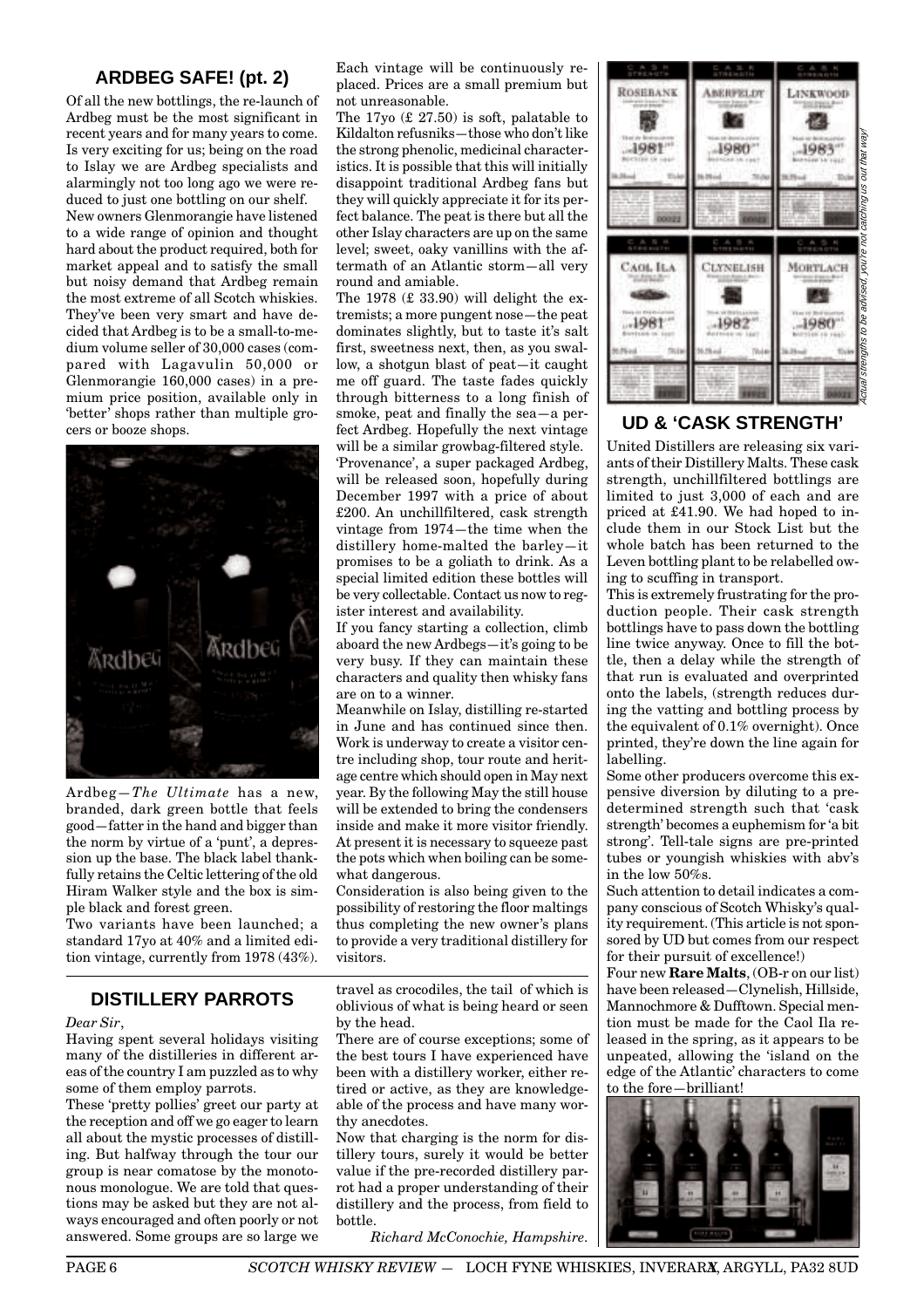

An invitation to all our customers to consider the great whiskies of Islay, home to the notorious peaty whiskies. But they are not all like that.

Take Bunnahabhain; arguments continue as to whether 'Bunny' is peated. It certainly has a sea-fresh air about it, very smooth and agreeable to many. At 15 years Bruichladdich is one of the best whiskies in our shop, a rich faintly peaty

## **LFW EXCLUSIVE SCOTCH WHISKY BROOCHES**

The ultimate accessory for the whisky enthusiast, these beautiful silver brooches have been specially commissioned by Loch Fyne Whiskies.

Created in sculptured sterling silver and handmade in Scotland, the set of five unique brooches represents 'the water of life' and celebrates the diversity of Scotland's whisky regions and influences—Pagodas, pot stills, clear waters and barley, the highlands and islands. 5.5cm acrosss, they are eye catching, detailed and elegant. Fitted with a safety clasp, each brooch is £95, with a set of five £450, representing a saving of £25.<br>BROOCH - PAGODAS (TOP LEFT) **BROOCH — PAGODAS (TOP LEFT)**<br>
BROOCH — POT STILLS (TOP RIGHT) BROOCH — POT STILLS (TOP RIGHT)<br>BROOCH — WATER & BARLEY (CENTRE) BROOCH — WATER & BARLEY (CENTRE)<br>BROOCH — HIGHLANDS (LOWER LEFT) **BROOCH — HIGHLANDS (LOWER LEFT)**<br>BROOCH — ISLANDS (LOWER RIGHT) BROOCH - ISLANDS

#### **THE ISLAY BROTHERS**

dram and very sophisticated. Caol Ila is used extensively in blends for its great aroma and a finish that lasts for days! In Bowmore, the turning point in the flavours, peat is evident as is the Atlantic; the 17yo is perfection. Port Ellen; now sadly closed, but still available in this superb G&M bottling, balancing lemony sweetness. Complex Lagavulin zips with spicy dryness, or is it sweetness? As a

cask strength bottling this Laphroaig is powerful whisky for curry drinkers, only overshadowed by the tongue-blaster Ardbeg. *To celebrate Ardbeg's relaunch, we're adding a free miniature of the 17yo to every order with any Islay whisky in it—how's that?*





## **FOR THE 'ONE-TO-FIVE'RS'**



*"I use mine all the time"* — Charlie MacLean

It's very rewarding the number of LFW customers who tell us of their 'one-tofive' parties where five whiskies are selected from our list according to our taste score of 1 to 5 from our stock list.

To assist in these and other tasting sessions we have developed the Loch Fyne Whiskies melamine tasting mat, a wipe clean mat with markers for five glasses and an aide memoire of Charlie MacLean's descriptors to assist discussion and note taking.

Glassware too is important. For such sessions (and relaxed dramming), we recommend one of our port glasses, a wide rim with full tulip shape and good balance. We also have classic nosing glasses as used by the professionals.

If you buy a tasting mat with five glasses we'll include a free water carafe to complete the set.

| I FW TASTING MAT                   | £4.90  |
|------------------------------------|--------|
| CLASSIC NOSING GLASS + COVER       | £7.50  |
| PORT GLASS                         | £ 3.50 |
| WATER CARAFE                       | £ 3.50 |
| LFW TASTING MAT + 5 PORT GLASSES   |        |
| $+$ FRFF CARAFF                    | £22.40 |
| LFW TASTING MAT + 5 CLASSIC NOSING |        |
| GLASSES + FREE CARAFE              | F42 40 |

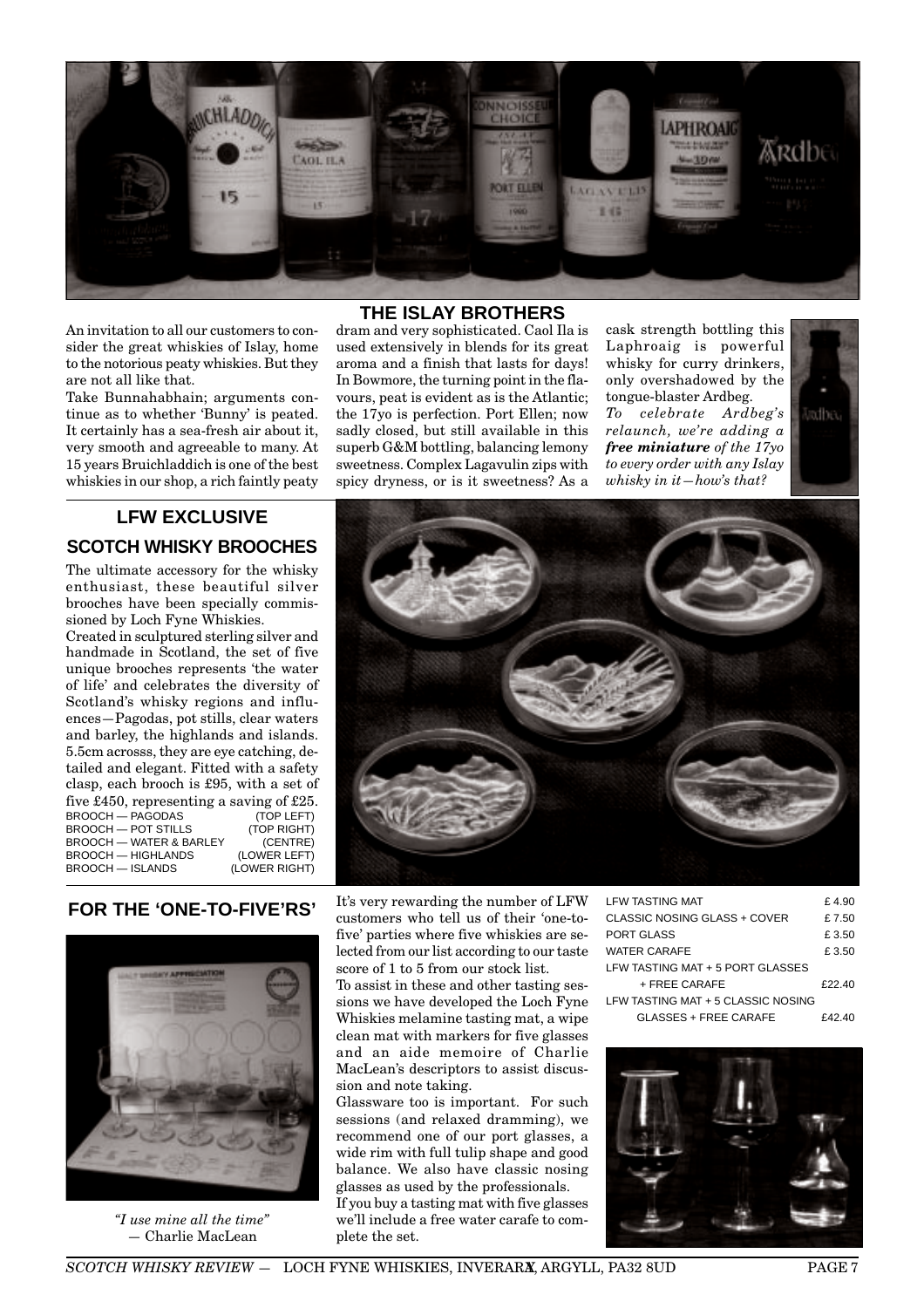

## **IT'S TROLLY-DASH-TIME!**

**WELCOME to the shop shelf, a selection of recommendations, new items, interesting bottlings and assorted** *DEALS***. Carefully selected and displayed in the sequence of a jumble, so you'll have to read carefully and take notes; but watch out for those** *DEALS***' there are some real hum-dingers!**

#### **PLEASE NOTE**

**All our** *DEALS* **are for Christmas 1997; to qualify you must order on or before 15th December, 1997.** Furthermore if you are claiming deals please identify the extras you expect when placing your order.

#### **TOP SHELF**

√ First are the new Ardbegs; see page 6 for the tasting note. The 17 is necessary in any good whisky cupboard, the '78 is a must for the peat-heads.

OB ARDBEG 17 40% £ 27.50 OB ARDBEG '78/17 43% £ 33.90 √ Also available is some remaining stock from the previous owners of a rare 30yo. OB ARDBEG — WB 30 40% £ 99.90 Remember an order which includes *any bottle of Islay* whisky gets *one free miniature* Ardbeg 17yo (worth £2.90) in the delivery.

√Our ever-popular house malt, The Inverarity, is offering a great deal—*buy five* bottles of The Inverarity Malt, *get a sixth* bottle free (£ 18.90).

OB INVERARITY 8 40% £ 18.90 √Morrison's 'Official Distillery Archive Selection'; *£5 off* our list price on these three (resulting in £ 59.90, £ 79.90 & £ 69.90 respectively).

OB AUCHENTOSHAN '75/21 55% £ 60.90 OB AUCHENTOSHAN '65/31 46% £ 84.90 OB GLEN GARIOCH '68/29 56% £ 75.90 —seen how black that Glen Garioch is? √ Wonderful smokey Bowmore; buy any *two* from this display and receive a *free half bottle* of Bowmore Legend (£9.90). OB BOWMORE 12 40% £ 21.90 OB BOWMORE—Mariner 15 43% £ 34.50 OB BOWMORE 17 43% £ 37.40 OB BOWMORE '73/21 43% £ 64.50 OB BOWMORE '69/25 43% £ 73.90 OB BOWMORE-Darkest 43% £ 33.70 OB BOWMORE—Cask St. 56% £ 30.90

and we've got a silly pre-christmas price on the Bowmore  $21y_0 - 0.4999$ . √ More goodies for fans of the Classic

Six, order *any two*, and get a *free Classic Six Mini pack* (£ 15.90).

OB DALWHINNIE 15 43% £ 23.50 OB TALISKER 10 46% £ 24.90 OB CRAGGANMORE 12 40% £ 23.50 OB OBAN 14 43% £ 22.90

OB LAGAVULIN 16 43% £ 25.90 OB GLENKINCHIE 10 43% £ 23.90 √ Gordon & MacPhail are giving a free half bottle of their Glen Calder Blend with any two bottles of these malts: G&M ARDMORE '81/14 40% £ 24.60 OB BENROMACH 12 40% £ 21.90 CC CAOL ILA '81/16 40% £ 25.90 G&M IMPERIAL '79/18 40% £ 27.30 G&M INVERLEVEN 1984 40% £ 22.90 G&M MORTLACH 15 40% £ 24.70

G&M PULTNEY (Old) 8 40% £ 19.70 √ Last on the top shelf is a brace deal, buy a combination of the greatest  $(\Delta)$ whiskies, from Glenfarclas (one for drinking now, one for later) for £ 89.90 the pair, a saving of £9.

| <b>MIDDLE SHELF</b> |                    |    |  |               |  |
|---------------------|--------------------|----|--|---------------|--|
| OB                  | <b>GLENFARCLAS</b> |    |  | 30 46% £69.00 |  |
| OB                  | <b>GLENFARCLAS</b> | 15 |  | 46% £29.90    |  |

 $\sqrt{\text{Collectors}}$ !  $-$  A few of the old style Glengoyne 17yo still-shaped bottle have been found, going for a bin-end price! OB GLENGOYNE (old) 17 43% £ 26.90 √ A limited edition Glengoyne (of 2,100). OB GLENGOYNE '71/25 49% £ 74.90 √ Glenmorangie; any of these five comes with a free 18yo miniature (£4.50), plus there's  $£3$  off any wood finish  $(E25.90)$ and £4 off the 18yo (£ 31.90). OB GLENMORANGIE 10 40% £ 21.50 OB GLENMORANGIE 18 43% £ 35.90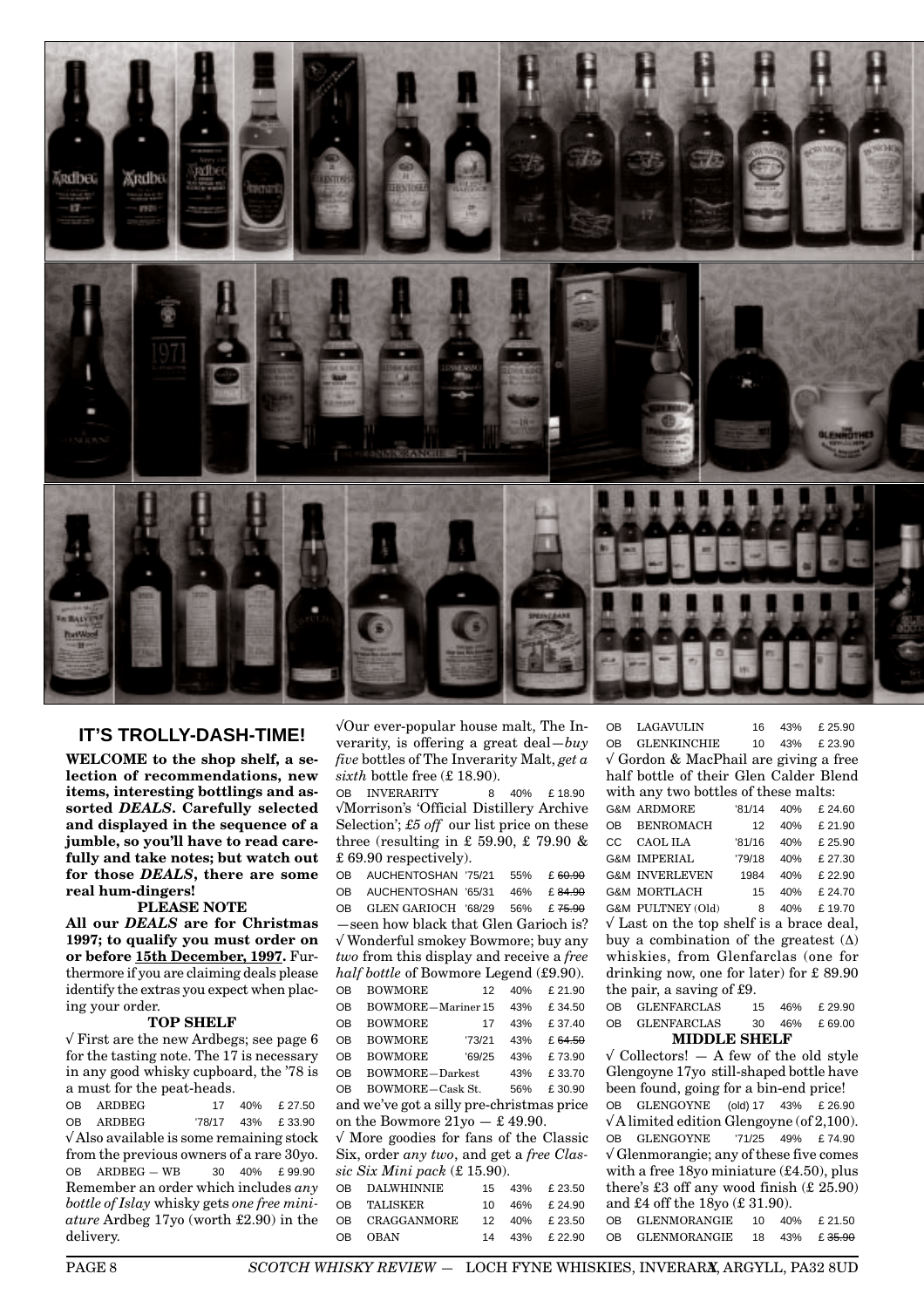

OB GLENMORANGIE — port, madeira or sherry-wood finish  $43\%$  £ 28.90 √A limited (4,000) Port Wood finish Glen Moray in mahogany box celebrates the centenary of the distillery.

OB GLEN MORAY—Port 18 40% £ 84.90 √ The splendid Glen Rothes, now more affordable and buy both you get a lovely jug (£10—sorry, jug not for sale alone). OB GLEN ROTHES '84/12 43% £ 31.90 OB GLEN ROTHES '72/24 43% £ 74.90 √ Highland Park 12yo comes with a free 10cl mini-decanter at no extra cost.

OB HIGHLAND PARK 12 40% £ 22.50 √ Two superb new ages from Highland Park; everyone should try the 18yo.

OB HIGHLAND PARK 18 43% £ 37.50 OB HIGHLAND PARK 25 54% £ 94.90  $\sqrt{\text{Free Dalmore miniature}}$  (£4) when you buy both a Bruichladdich 10yo and a Jura 10yo. Or Dalmore min with every bottle of the perfect Bruichladdich 15yo. OB ISLE OF JURA 10 40% £ 20.90 OB BRUICHLADDICH 10 40% £ 22.50 OB BRUICHLADDICH 15 40% £ 30.60 √ The two ace (∆) Macallans; buy both get a free water jug (£12).

OB MACALLAN 18 43% £ 37.90 OB MACALLAN '71/25 43% £ 85.90 **LOWER SHELF**

√ A new Balvenie — port wood finish. OB BALVENIE-Port 21 40% £ 38.90 √Marvellous Murray McDavid bottlings. Buy their Springbank 27yo with one other MM bottling, deduct £5; buy the Springbank with two other MM items deduct £10. Try the Laphroaig (LFW bottling of the year) and/or the Bunnahabhain (a sub for Spbk. 15yo). MM SPRINGBANK '69/28 46% £ 57.90 MM LAPHROAIG '87/10 46% £ 29.70 MM BUNNAHABHAIN'79/17 46% £ 33.90 √ The softest whisky in the shop; that's what we're calling the new Old P. It's incredible, it never hits the tongue yet simply swarms with flavour. As good as ever, lots of fishing port character about this one. Anyway the deal is; buy one bottle get a free miniature of sister distillery An Cnoc (£2.80).

OB OLD PULTNEY 12 40% £ 21.90 √ Signatory 'light and dark' pair; buy both and get your LFW £2 off vouchers doubled *and* redeemed, (£ 75.70 the pair plus one voucher left).

S AULTMORE '85/11 60% £ 37.20 S BUNNAHABHAIN'79/17 57% £ 44.50 √ Springbank 'Local Barley'—small quantities of a fabulous whisky, entirely local ingredients + bourbon wood.

OB SPRINGBANK '66/31 46% £ 95.00 √ The 21 Distillery (or Fauna & Flora) malts, (in our Stock List OB-d)—buy *any two for £50*. A possible saving of almost

£10—limited to one deal per delivery.  $\sqrt{\rm A}$  new very limited (350) range of aged whiskies from Glen Catrine.

OB GLEN SCOTIA '73/23 40% £ 45.00 OB INCHMURRIN '66/30 40% £ 45.00 OB OLD RHOSDHU '67/29 40% £ 45.00 OB LITTLEMILL '64/32 40% £ 45.00 √ You should try a grain whisky and here's the best, avaialble now at 12 yo. OB CAMERON BRIG 12 40% £ 18.20 √ A favourite blend and the new Johnnie Walker vatted malt, a perfect pair. OB J WALKER GOLD 18 43% £ 44.90 OB J WALKER MALT 15 43% £ 29.90 √ Mitchell's, a new blend from Spring-

bank that won't dissapoint fans. OB MITCHELL'S 12 43% £ 19.90

√ Grouse Gold Reserve, a success at our Heilan' Banquet (see page 11).

OB FAMOUS GROUSE 12 40% £ 19.70 √ Johnnie Walker Swing, a rocking bottle that won't fall over on any voyage.

OB J WALKER SWING 40% £ 29.90 √ A double winter warmer; a gift pack of a half bottle of Grouse and a branded Scottish lambswool scarf.

OB GROUSE, 35cl + SCARF 40% £ 13.50 √ Finally, the award-winning Loch Fyne! Order four, get free delivery of your entire order!

OB LOCH FYNE 40% £13.90 *Phew! It all fits!*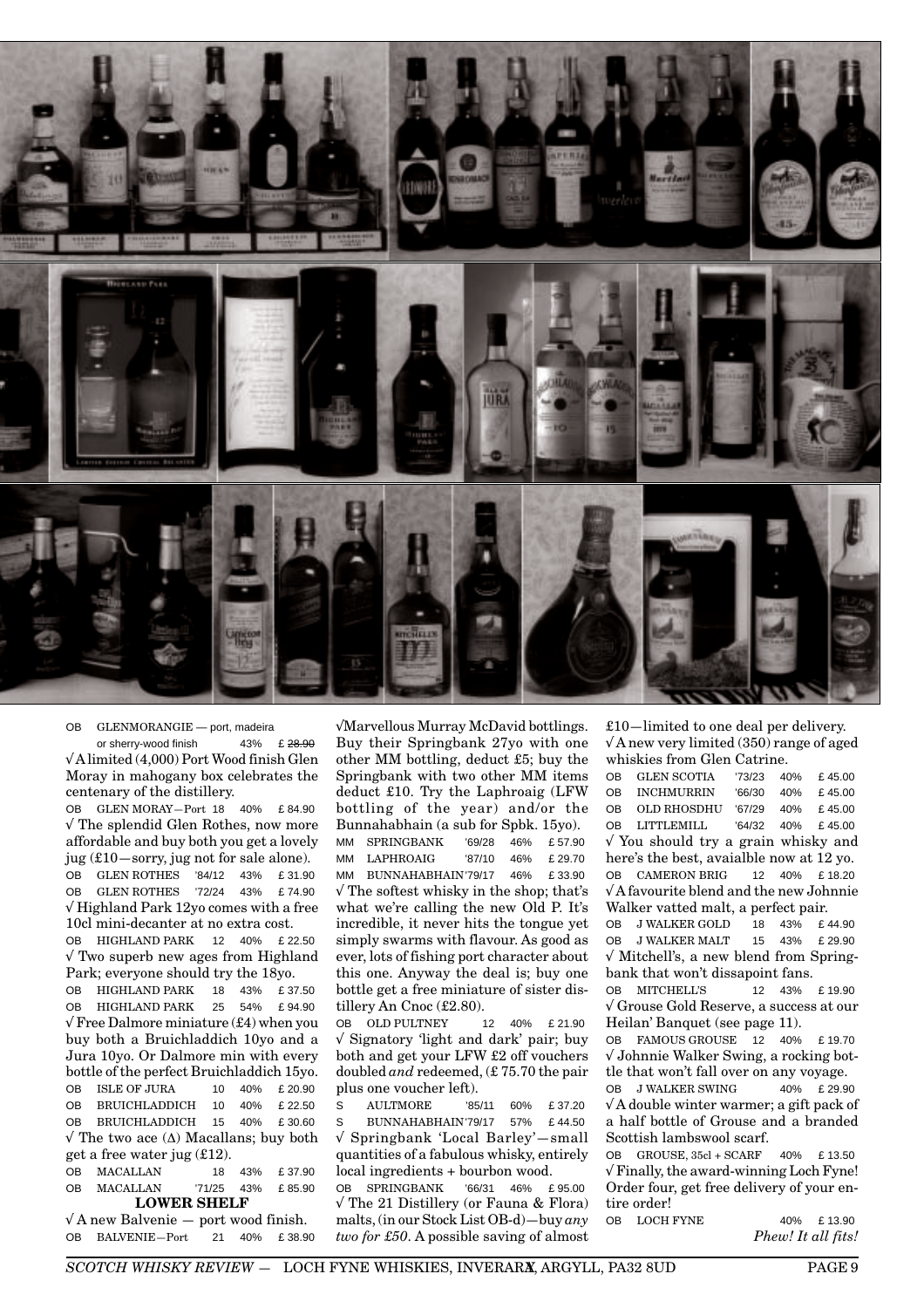

# **LOCH FYNE WHISKIES PERSONALISED LABEL SERVICE**

Our custom label service is an easy, painless way of expediting the problems of present finding and delivering for all occasions. The best advice we have is don't use an excessively expensive whisky—they often don't get opened but sit pride of place on the mantelpiece, particularly if adorned with our high quality wooden box.

There are two options: the Loch Fyne, our award-winning (in case you didn't know) blend with your label on the front and our blue and gold cork seal, descriptive back label and award sticker; alternatively, for those who think a malt would be more impressive, our house malt *Inverarity*. Both are very high quality products and excellent value.

We produce either a simple text label; *e.g. Joe Soap's—40 years—Celebration Choice—Happy Birthday, love from Cameo Unscented* or, *specially selected by Liz & Phil to celebrate Richard & Lyndsay's Bronze Award, blah-blah* or something more complex, either a photo, logo or something from our huge library of 'clip-art' subject to discussion (*she's an 80yo pot-holing, Partick Thistle fan?—No problem!*).

#### **Charges:**

**LOCH FYNE + CHRISTMAS LABEL £ 16.00**<br>**LOCH FYNE + SIMPLE** (as above L) £ 16.00 **LOCH FYNE + SIMPLE** (as above L) **£ 16.00 LOCH FYNE + COMPLEX LABEL £ 18.00 INVERARITY + SIMPLE LABEL INVERARITY + COMPLEX** (as above mid.) **£ 23.00 TUBE + DUPLICATE LABEL** (as above) add **£ 1.50 TOP QUALITY PINE PRESENTATION BOX£ 10.00** We have illustrated labels for **Christmas**, golfers, fishermen or weddings for which price is as for 'simple'.

For clubs or companies favourable case rates are available.

Give us a call to discuss your requirements and then leave it to us—problem solved!



## **THE ANNIVERSARY MALTZ**

Think ahead for 1998; distilled 50, 40 and 30 years ago, the perfect present for 50, 40 and 30 year celebrations.

| <b>G&amp;M STRATHISLA</b> |  | '48/48  40%  £175.00 |
|---------------------------|--|----------------------|
| <b>G&amp;M GLEN GRANT</b> |  | '58/38 40% £63.00    |
| <b>G&amp;M LINKWOOD</b>   |  | '68/28 40% £43.90    |
|                           |  |                      |

## **GRUB UP!—TUMMY DEPT.**

Space prevents featuring many whisky foods and goods known by shop customers.



| <b>LFW SCOTCH MARMALADE</b>                       | £ 2.50(b)   |
|---------------------------------------------------|-------------|
| <b>LFW DOUBLE SCOTCH MARMALADE</b>                | £ 2.90(b)   |
| <b>BUY BOTH LFW MARMALADES</b>                    | £ 5.00(c)   |
| Also from the tummy dept:                         |             |
| <b>GLENFIDDICH CAKE</b>                           |             |
| rich fruit cake-ideal for Xmas                    | £10.75(c)   |
| <b>WHISKY CHOCS (8)</b>                           |             |
| Scottish handmade from Begian chocolate £ 3.00(a) |             |
| <b>REAL HAGGIS in a skin (tinned)</b>             |             |
| Lamb with Drambuie Haggis                         | £3.50 $(b)$ |
| Venison with Glenturret Haggis                    | £3.50(b)    |

## **MINIATURE EXCELLENCE**



The newly released Johnnie Walker Blue Label miniature makes a very elegant gift.

**OB J WALKER BLUE MIN 40% £ 13.60(a)**

#### **FRIENDSHIP QUAICH**



Satin-lined box with miniature of the Loch Fyne and 7.5cm pewter Quaich.<br>LOCH FYNE MIN & QUAICH **LOCH FYNE MIN & QUAICH** 



These beautifully detailed china mini jugs and decanters, hand finished with gold, are available in fly fishing, Scottish wildlife or game shooting designs. Matching sets of 4 toddy cups (designs front & back) available in shooting and fishing only. (Please state choice).<br>MINI DECANTER height 12cm £ 27.00(b) **MINI DECANTER height 12cm** 

**MINI WATER JUG £ 25.00(b) 4 TODDY CUPS £ 39.00(b)**





No Christmas list would be complete without the Ho-Ho! stocking fillers...

| 'FIRE ALARM' in case of emergency  | £ 1.99(a)    |
|------------------------------------|--------------|
| WHISKY TOOTHPASTE                  | £ 2.99 $(a)$ |
| <b>BOOTLEG WHISKY FOAM BATH</b>    | £ $3.99(a)$  |
| TODDY SPICE KITS                   | £ 2.99 $(a)$ |
| <b>MORNING AFTER HERBAL REMEDY</b> | £ $0.99(a)$  |
|                                    |              |



No matter how elephantine your order the delivery charge is fixed at a mere **£5.90 per delivery to each address**. A clever way to avoid this is to include four bottles of The (award-winning)Loch Fyne and we'll deliver the lot for free. This and all other deals are for orders placed on or before Monday, December 15th. As ever we'll do our best to get it to you quickly, but it's worth ordering soon (now?) for Xmas. (x) p+p charges for small items posted

alone, see back of stock list for details.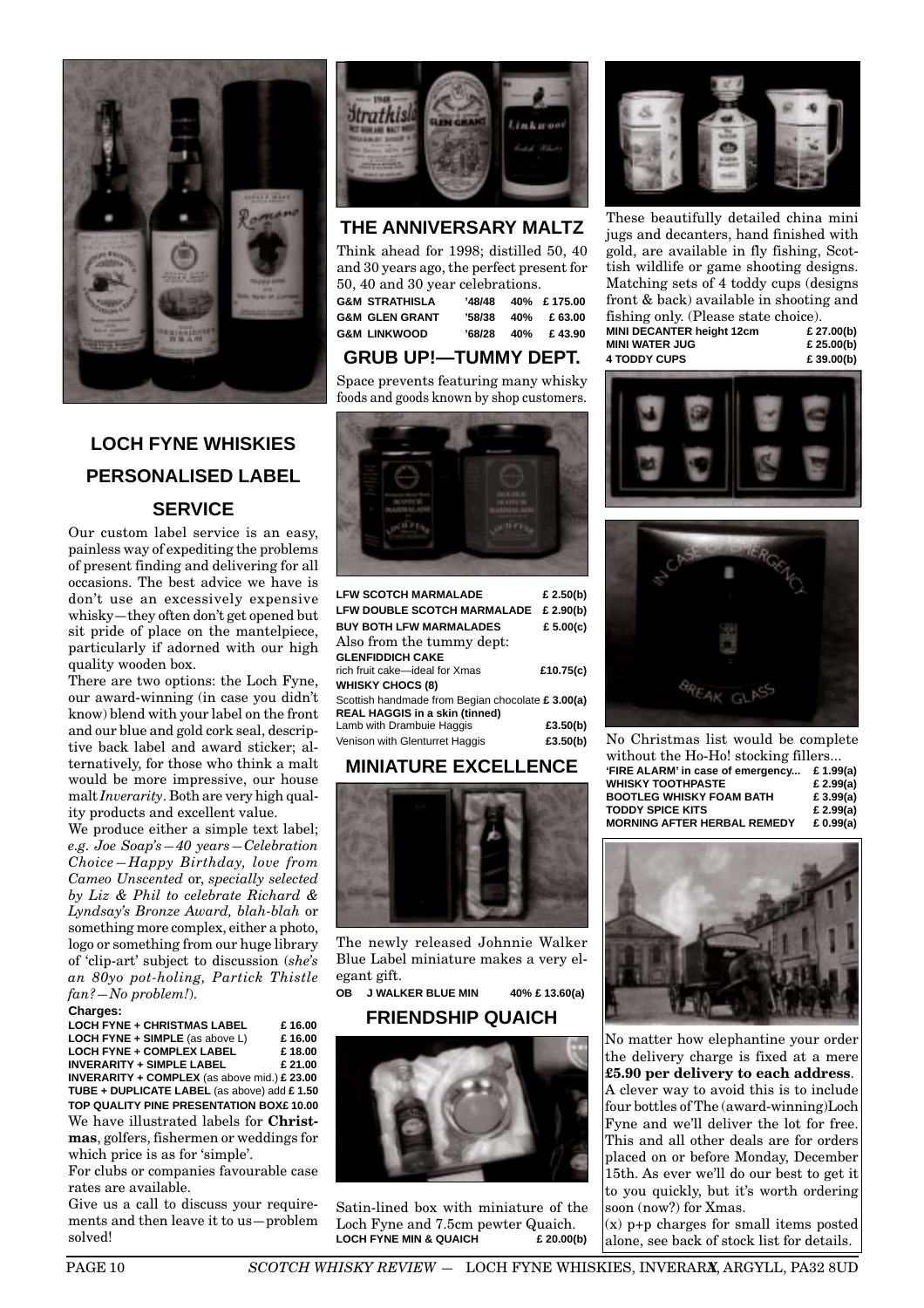## **OUR SEASON OF CELEBRITY TASTING EVENINGS**

Boy, did you guys miss something! The LFW *Celebrity Tasting Season* was the most fun you could have with your clothes on! Four whisky evenings were held over the last six months at The George Hotel, Inveraray and for those who attended they were superb value, most informative and above all, tremendous entertainment.

The industry 'celebrities' of each event really pulled out the stops to provide guests with unique experiences in whisky appreciation, as all those who *can* remember, will never forget(!).



To start the season, **Jim McEwan** of Morrison Bowmore Distillers gave us a total of 89 years of Bowmore, guiding us firstly on a highly personal tour of Islay and the methods of production used. We were then treated to a vertical tasting of the Bowmore range right up to the superlative 30 year old. Jim explained that the wide range of Bowmore variants and ages was as a result of the same marketing think as BMW—there is a Bowmore to suit every range and pocket. Jim advised the addition of water to a malt in relation to the strength; if the whisky is 40%, then add 40% water, in a 60% whisky, a similar ratio of water is preferred. To identify the body in a whisky, a kilted Jim recommended we look at his 'legs'! Roll the spirit around the sides of the glass and hold to the light, evaluating the time it takes for the legs or teardrops to fall. In the case of the 30yo, I'm still waiting! A show of hands showed a preference for the 17yo—most balanced peat and sea, and the new 'Darkest' which is liqueur-like in style.



**Richard Paterson**, Master Blender with Whyte &Mackay held the June evening to an increasingly confident assembly of whisky buffs. Richard's delivery has been appreciated by many and now it was the turn of LFW customers. In a three part session, Richard started with a fascinating and often surprising history of the blending business, attributing the success of Scotch to the inability of Catherine of Aragon to produce an heir! Next we delved into the W&M custom blending sets. Starting with a measure of vatted grain whisky we added a splash of Lowland malt followed by a Campbeltown (a 20yo Glen Scotia—but that's another story!) nosing each change as we progressed. (This time the advice was plunge the nose deeply three times saying hello, good evening, how are you? to the whisky). Blending continued with the judicious addition of cask strength samples of Bruichladdich (this is easy!), Jura, Tullibardine (help!), Fettercairn (oh dear, things are seriously wrong), Tamnavulin, Tomintoul (still no improvement), Dalmore (that's better) and finally a prepared vatting of 35 single malts (ah-ha!). Richard passed among us giving advice on utilising the Campbeltown and the Dalmore to recover disasters and the vatting to polish our efforts. During the buffet he assessed our blends and later awarded certificates and prizes to his favourites, one of them a bottle of 21yo W&M to the 'best assembled' by Inveraray's Bert Campbell which we thought to be very worthy of bottling.

After some magic tricks, part three of the evening was a glorious free for all about the range of W&M/Invergordon products, the stars being the W&M 21yo, Bruichladdich 15 and 26yo and the sadly now discontinued Crawfords 5 Star.



September brought the flagship evening, a gourmet dinner with whisky served in place of wine. **Ian Stothard**, roving ambassador for Matthew Gloag and Son, owners of The Famous Grouse and distributors of Highland Distillers range of whiskies, joined forces with Donald Clark, owner of The George Hotel, to create a menu whose description alone is splendid (see right). The event was perfect, kilted or tartan-attired guests were greeted with a welcoming dram of Grouse 12yo, Gold Reserve. After a short medley of pibrochs and a rendering of *here-we-go (etc.)*, local bagpipe champion Stewart Liddell led us into the dining room where a single long banquet table, entirely candle lit, had been prepared for us. LFW's Richard welcomed the guests and Stoddie introduced the first course commanding that the evening be informative but above all fun; it certainly was! Special mention must go to The George Hotel whose cuisine and staff were faultless. On the whisky front the biggest surprise of the evening came

### THE HEILAN' BANQUET MENU

Chilled Ogen Melon with Scottish Berries & Fruit Coulis accompanied by Glengoyne unpeated Single Malt Whisky

Medley of West Coast Seafood with a white wine sauce accompanied by Bunnahabhain Islay Malt Whisky

Fillet of Beef with Haggis & Wild Mushrooms en Croute with boats of tasty whisky sauce and Scottish vegetables of the season accompanied by The Macallan 18 year old

> Crème Brûlée accompanied by *more* Macallan

Orkney Cheeses & Oatcakes accompanied by Highland Park Orkney Malt

Coffee and conversation accompanied by the whiskies of your choice



after the seafood when a lemon sorbet was served which, with Bunnahabhain accompaniment, produced an incredible taste reaction! The Crème Brûlée with Macallan was not so clever, and we suggest going back to the Glengoyne instead. A truly memorable evening (a mere £25—all in!) whose infamy has already spread far and wide.

Finishing off the season, **Allied Distillers** fielded two players, John Rutherford and Ken Lindsay who introduced their two new malts, Scapa 12yo and Glendronach 15yo which along with Laphroaig are marketed as *The Defenders of the Malt* in the USA. In an interesting twist we then moved onto the 'Cromarty Malt', the vatting of 45 malts used in the creation of Ballantine's Finest which was the fifth sample on our tasting mats. This was followed by Ballantine's 12yo and 21yo. After a raucous evening, a show of hands favoured the Glendronach and the Ballantine's 21yo which unfortunately is not available in Britain (*dig-dig*).

Our thanks to all who contributed to a very successful season. All participants gave us great satisfaction with compliments regarding the supreme quality of presentation and the value for money. We were most pleased that each evening complemented the others with a new angle each time. Hard work but fun, if only school was as informative and enjoyable!

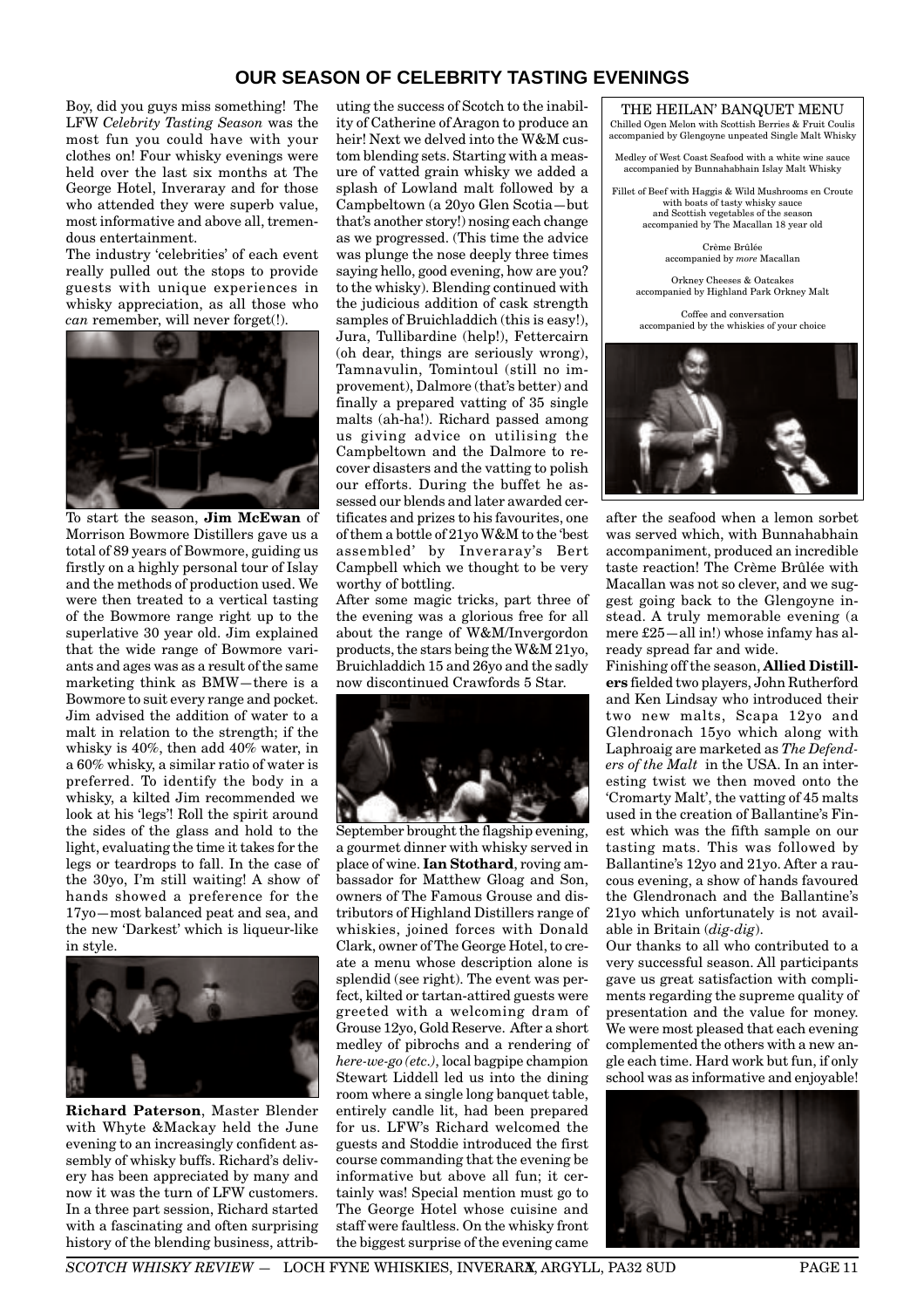#### **SOMEONE HAS TO DO IT...**



**Leaves from Charlie MacLean's Diary June**

To mark the refurbishment of the visitors' centre at Glenkinchie Distillery, just outside Edinburgh, United Distillers invited the 'Friends of the Classic Malts' to an open day in early June. Distillery tours, tastings of the six 'Classic Malts' from the brand ambassadors, a talk on Lowland Distilling from yours truly, a bowls competition and a sandwich lunch was on offer. They hoped for 250 people—a comfortable number in the marquee which had been hired, and manageable from the talks and tastings point of view.

Three thousand people applied! The event was run over three days, and still not everyone could be catered for. Making their own travel and accommodation arrangements, enthusiasts arrived from Italy, France, Germany and Holland; from Wiltshire, Somerset, Yorkshire and Northumbria, as well as from Scotland. It was even rumoured that one couple had travelled from Brazil, but I didn't meet them!

What had they in common? Only a shared interest in malt whisky and a thirst for information. There were almost as many women as men, and from all kinds of backgrounds—pensioners, industrial chemists, doctors, a professor or two, retired miners. Some were very knowledgeable, but most were simply enthusiasts.

Even in his welcome speech, Brian Bisset, the manager of the distillery, did not mention that the whisky bar in the visitors' centre was free. You can imagine the joy on the faces of the devotees when this was discovered! I can report with complete conviction that 800-odd brand ambassadors were created over the two weekends.

#### **July**

Glenkinchie's new visitors' centre was designed by Skakel & Skakel of Edinburgh (with captions and explanatory notes by myself). It employs cunning lighting and sound effects, a large scale model of a distillery, artefacts and curios, and communicates its message engagingly and effectively—a message which embraces blended whisky as well as malt, as befits a distillery licensed to John Haig & Sons.

The new visitors' centre at The Glenlivet Distillery was also opened this summer, and the contrast is instructive. Edinburgh-based Northcross, the designers, were faced with the challenge of turning a sow's ear into a silk purse: although a heroic malt with an unbeatable story to tell, Glenlivet Distillery itself is a mish-mash of large industrial buildings. So their achievement is all the more commendable.

Northcross were responsible for the visitors' centres at Strathisla and Glen Grant Distilleries—both outstanding and for restoring the Victorian woodland garden which lies behind the latter (originally constructed by Major James Grant). What impresses me is the style and personality of both the place and the malt. All three visitors' centres, including Glenlivet, are completely different in atmosphere and feel. The unifying factor is that their owners, Chivas & Glenlivet, have not stinted on cost: materials, fabrics, furniture, joinery-work, decoration—everything has been superbly executed.

The company was justifiably grateful to Jill Preston, Heritage Director, and in his speech at the launch Chivas' Chairman, James Esprey, handed her an envelope containing 'a meal for two in her favourite restaurant'. Brian Wilson, Minister for Sport, opened his (very amusing) speech by remarking that, as a representative of the recently elected and squeaky-clean new government, he felt nervous about sitting at a table at which sealed envelopes were being passed around!

#### **Midsummer**

I spent a week in the high summer on a 76 foot 12 metre yacht, built in 1929, participating in United Distillers' Classic Malts Cruise. John Mill, *Eilidh's* 78 year old owner/skipper, who has sailed the West Coast every summer for fortythree years, said it was the longest spell of hot weather he had ever known. Lagavulin Distillery—where we called to collect lobsters—ran out of water and had to move its silent season forward by a month or so.

Our destination was Loch Harport on Skye, where Talisker Distillery is discovered, and where a ceilidh had been arranged. Forty-three yachts parked in the bay—a record number for the Cruise—and the partying went on well into the small hours on one boat, at least, where I was being entertained by a Danish amazon!

I had no idea what enthusiasts the people of Skye are for line-dancing. The display given by the local devotees of this ancestor of aerobics, went on interminably, with many of the participants wearing stetsons and cowboy boots. The amazon then gave a display of off-beat dancing—literally dancing off the beat. Try it: it is absolutely impossible, unless you are cranked up by at least half a bottle of Oban!

#### **August**

United Distillers have graciously allowed Bladnoch Distillery, Wigtown, to resume production, albeit in a limited way. The event was celebrated with a reception at the distillery, which also trumpeted the fact that Wigtown had been made 'Scotland's Book Town' . The latter was marked by Galloway's most distinguished poet, Alastair Reid, who came from New York and read an exquisite piece about his childhood in these parts, and I said a few words about the significance of the reopening of the distillery. It seems significant to me for two reasons. First because it marks a seachange in the attitude of large distillery owners towards allowing distilleries back into production; second because it demonstrates the important contemporary role that distilleries (and their visitor centres) play in their local communities and economy.

Raymond Armstrong and his family bought Bladnoch Distillery in 1993. He is a property developer from Belfast, just across the water (many Gallowegians go to Belfast to shop), and thought it might convert to holiday homes. One of the conditions UD placed upon the sale was that the purchaser did not resume production. When Raymond took possession, he realised what an important role the distillery played in the community, so put his plans on hold and re-opened the visitor centre. But there is little point in having a visitor centre without an operating distillery (*pace* Dallas Dhu!), so he went back to UD and asked for a waiver of the prohibition against production. Dr Alan Rutherford, UD's Head of Production, was fully supportive of the proposal, and Raymond hopes to be back in production next summer.

I have my doubts whether he will achieve this deadline—although some of the plant is still there, including the stills, it is in poor condition—but the importance of this remote and beautiful corner of Scotland is enormous. Raymond Armstrong, United Distillers and Dumfries & Galloway Regional Council are to be congratulated.

#### **September**

Do you know that Macallan and its sister companies, Highland Distilleries and Robertson & Baxter, single handedly support Spain's ancient coopering industry? We all know that *The Macallan* is all matured in ex-sherry butts, but I had no idea just how important the company was to the guys who make the butts until I went to Jerez (where the sherry comes from) in September, to look at the cooperage which makes their casks and the bodegas where they are filled.

The wood itself—all slow grown Spanish Oak—comes form the Pyrenees in the North. The trees are cut into rough staves here and are air dried for about six months before being shipped down to Jerez, where they continue to season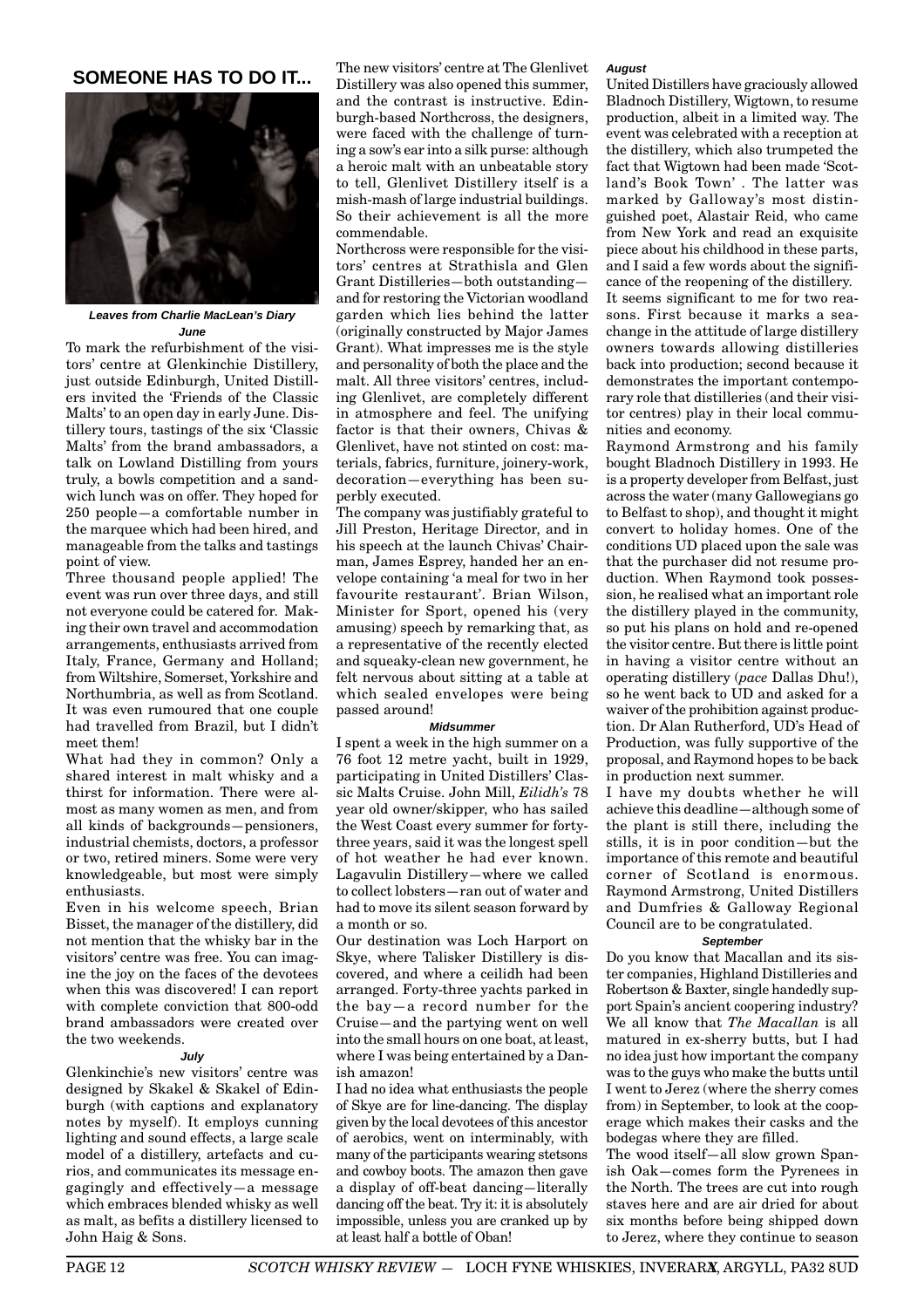for a further ten months before going to the cooperage. The latter looks like a cross between a Hollywood film-set and Dante's inferno. An earth floored hanger, with open flaming pits for bending the staves into the hoops and charring the casks; loud with the whining of band saws and the banging of coopers' hammers; redolent of fresh wood, charred wood and sweat. The thirty-three men employed here work fast and furiously, the ones tending the flaming pits like so many demons; every one of them a craftsman. The very embodiment of the dignity of labour.

The new casks are filled with *mosto*, new wine fresh from the presses, for four to six months, then filled with dry oloroso sherry (the age does not matter) and left in the bodega for around two years. This produces the optimum conditioning for Macallan's purposes and after this they are shipped to Scotland to be filled with new make.

# *Sitting by the pool after breakfast...*

Sitting by the pool after breakfast one glorious September morning with David Robertson, Manager of Macallan Distillery, we talked about the contribution made by sherry to the colour of *The Macallan*. I have always assumed it is maturation in sherry-wood which lends colour to mature malt, but David corrected me and with terrifying numeracy calculated the per centage of colour which might be given if the wood had absorbed five litres of wine. It was less than one. The colour comes from the tight-grained Spanish oak.

#### **October**

Andrew Symington, Managing Director of the Signatory Vintage Malt Whisky Company asked me if I would come in, nose samples from eight casks and write tasting notes to be sent the next day to a customer in Sweden. The whiskies were outstandingly good—three 'Top Dressing' Speysides (including a 33 year old Macallan), a 27 year old Springbank, a 31 year old Laphroaig and an 18 year old North British. In spite of their age there was not a trace of wood about them, just wonderful mellowness and complexity.

I serve on two nosing panels (the Scotch Malt Whisky Society and the Adelphi Distillery) and write tasting notes for several brand owners, but this was the first job I have done for Signatory. With this quality of whiskies I hope it won't be the last! Onerous and responsible work, I am sure you will agree, but someone has to do it...



## **SPIRIT SAFES...**

Strictly for collectors, we have a small quantity of Glengoyne's 'Middle Cut'. Limited to a measley 100 bottles, this 30yo is remarkable owing to its 3kg, solid brass lockable spirit safe style case. The price? A reasonable £490.

## **...AND SILENT STILLS**

Signatory have created a new 'Silent Stills' series for collectors of lost, demolished, defunct or resting distilleries. Each perspex-windowed wooden box includes a matching numbered miniature and a sample of stave from the cask from which the whisky was drawn, decorated with the information as it appeared on the cask end.

These bottlings are described in our Stock List as 'ss' and represent excellent value given the level of presentation.



# **NOSIN' AROUND WITH BOB BARLEYCORN**

**Our dumb waiter listens and writes...** While dusting round the back of the sofa in the Clubhouse last week I overheard proposals by Mr. Big to cash in on the upstart Glenmorangie's considerable advances in the east end of town.

Come Easter, allegedly, a small quantity of something called **The Distiller's Selection** will be smuggled back from the racketeering duty-free profiteers into the plucky British specialist market. Apparently Mr Big's Classic Six gang have been'Double Matured' in complementary wine cask wood. Sounds like a fancy word for finishing to me.

Apparently Glenkinchie is to be wedded to the vicar's covert chum, Amontillado (aged fino). Dalwhinnie gets Oloroso—a surprising move I thought. Cragganmore's being coated in the contents of the port decanter! Local boy Oban is drawn against Montilla Fino while Mr Big's bruiser, Talisker, hugs the all-loving Amoroso.



It was getting harder to hear— Lagavulin was being doused with Pedro something, him-andhis? The thin one at the counter, who speaks Spanish, suggested Ximinez. I looked it up, Pedro Ximinez! A grape! The 'PX' grape is 'used for its intense sweetness to make an unctious wine with the character of black trea-

cle and raisins, which the Spanish pour over vanilla ice-cream for a delicious dessert'

You read it here first, folks.

Did you know that in Norway alcohol over 60% is considered a narcotic? Look out for all those cask strength bottlers being locked up.

Now that Monsieur Moet's gone away, laughing all the way..., the twinning of Mr Big with Mr G. Met looks assured. No-one in the club thinks this makes much difference to the Scotch Whisky biz but at least Mr. B is getting a decent vodka at last, even if he is gaining a name that sounds like a trade union. Ooops! Here's the boss—back to work. Where's that bottle?

**For those who feel the need for their own dumb waiter, clones of 'Bob' are available (66cm high in robust resin) for £90, although no guarantees are made as to their snooping abilities.**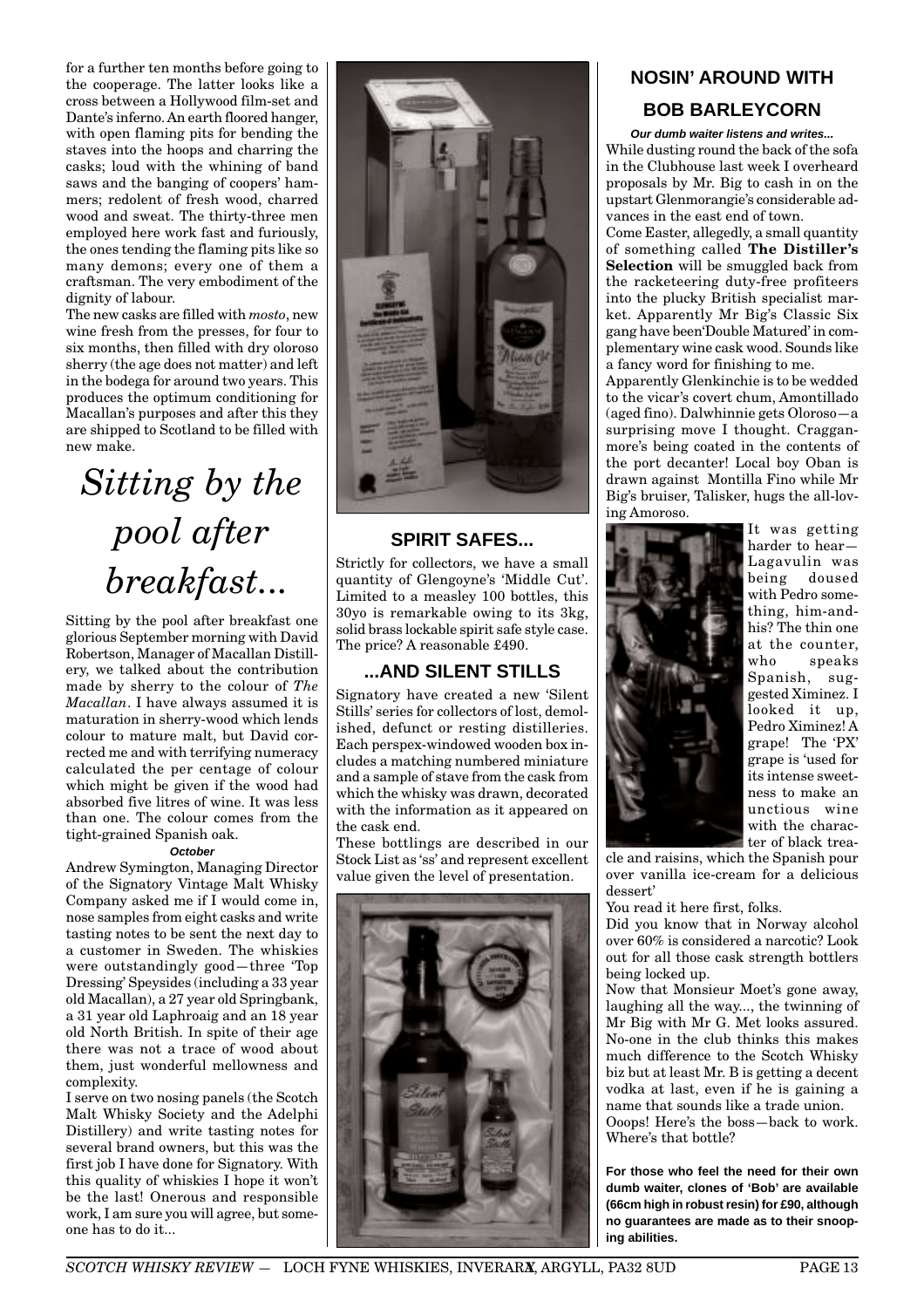

# **ARGYLL'S FORGOTTEN WHISKY BARONS**

#### **Robert Haydock**

The great names of Walker, Dewar, Mackie and Buchanan are well established in the lore of the whisky industry. Less well known now, though leaders and innovators in their own day, are the Greenlees Brothers, whose brand Old Parr is still a major player today in markets such as Japan. Subsumed into the Distillers Company (now United Distillers) shortly after the 'great amalgamation' of 1925, Greenlees Brothers had a proud history which began in, and never lost touch with, Campbeltown. What follows is a short history of this remarkable firm from its infancy until the retiral of the two founders of the business in the first two decades of the twentieth century.

The Greenlees family came to Campbeltown in 'about' 1640, when a miller of that name moved from Lochwinnoch (Renfrewshire) to Southend (8 miles SSW Campbeltown). In 1810 James Greenlees, farmer at Peninver (3.5 miles N Campbeltown) married Catherine Galbreath. Peninver was the farm originally worked by Catherine's father, Samuel Galbreath. The couple had 11 children, the first born son (b. 1812) being named Samuel, after James' father. James died in 1850 leaving £186 18s 7d, of which £137 l8s 9d represented cattle, horses and farm implements. Samuel worked with his father on the small farm at Peninver; at some point between 1836 and 1839 he joined with his brother-in-law Daniel Greenlees as a partner in the Hazelburn Distillery, Campbeltown. The distillery, built in eighteenth century occupied lands rented and feued from the Duke of Argyll. The partnership was known as Greenlees Colvill & Co. 'Possessed of great natural energy and unwearying perseverance, he [Samuel Greenlees] ...soon made the business one of the most extensive and successful in the town'. Samuel Greenlees was in particular responsible for selling the product of the Hazelburn Distillery, and travelled widely on its behalf.

In 1881 Samuel Greenlees bought out his brother-in-law's interest in the business and became sole partner in Greenlees Colvill & Co; his share in the firm was valued as £14,711 6s 9d when he died in 1886. It was estimated at this time that the distillery had an annual capacity of 250,000 gallons, and an actual production of 192,000 gallons. The wash still, holding 7,000 gallons, was the largest in Campbeltown. The distillery workforce was around 14 men. By 1881 Greenlees Colvill & Co had also acquired Moy Farm which was extensively improved by Samuel Greenlees, 'his early experience in agriculture being of great use to him in the improvements he made...'

Samuel Greenlees married his cousin, Agnes Greenlees, in December 1840. The couple had five children, including sons James (b. 1848) and Samuel (b. 1850). Agnes died at some point between 1850 and 1861, when Samuel married Isabella Ralston, by whom he had a further 6 children. Isabella Greenlees died in 1897 at the Greenlees family home, Hazelbank. James and Samuel Greenlees were both educated locally in Campbeltown at the United Presbyterian Academy. On leaving school Samuel joined his father working in the distillery whilst his elder brother James was an apprentice in the offices of Baird Brothers, the coalmasters and ironfounders at Glasgow and Gartsherrie. In 1871 both brothers moved to London where they established the firm of Greenlees Brothers at Gresham Buildings. At 21 and 23 years of age they were remarkably young to take such a step; it seems unlikely that it would have been without the encouragement (and possibly financial assistance) of their father, although it is possible they had also received an inheritance from their mother. The business they set up had a firm base in the agency for Hazelburn whisky; they also had agencies for another Campbeltown Distillery, Dalaruan, and for Lagavulin. However their intention in London was to exploit the market for blended whiskies, still very much in its infancy.

Taste in London was still geared towards the lighter Irish whiskies—in their early years Greenlees Brothers sold three vats of Irish whisky to one of Scotch; 'it took some time to get it [i.e. Scotch] into the trade and the public favour' recalled James Greenlees in 1908. Their endeavours, particularly within the London market, were pathfinding both in terms of 'educating the public up to a blended whisky of a pleasant description', and also in developing brands: 'If you buy a bottle of whisky with a brand on it the public know the firm's name is on it, and they depend on it...' Their earliest blend carried on the label the distinctive signature Greenlees Brothers, a style subsequently much imitated. 'Greenlees Brothers may' wrote the *Campbeltown Courier*, 'be regarded as pioneers of whisky blending as well as the pioneers in popularising Scotch whisky throughout the world'. 'To Messrs. Greenlees Brothers', wrote *Wyman's Commercial Encyclopaedia* in 1890, 'belongs the credit of having made the trade in Scotch whisky, and of having introduced that beverage to the British public in a wholesome and agreeable form, blended with the utmost nicety and judgement, so that delicacy of flavour and absolute purity are, as far as possible, combined.

Greenlees Brothers' principal brand of blended Scotch was Lorne Highland Whisky. They had begun selling this in 1871, and applied in January of that year for copyright of a trademark (St Andrew's Cross, Lion, Thistle and GB quartered on shield), and also of a showcard which featured a portrait of



HAZELBURN DISTILLERY, AT THE TIME OF BARNARD'S 1887 SURVEY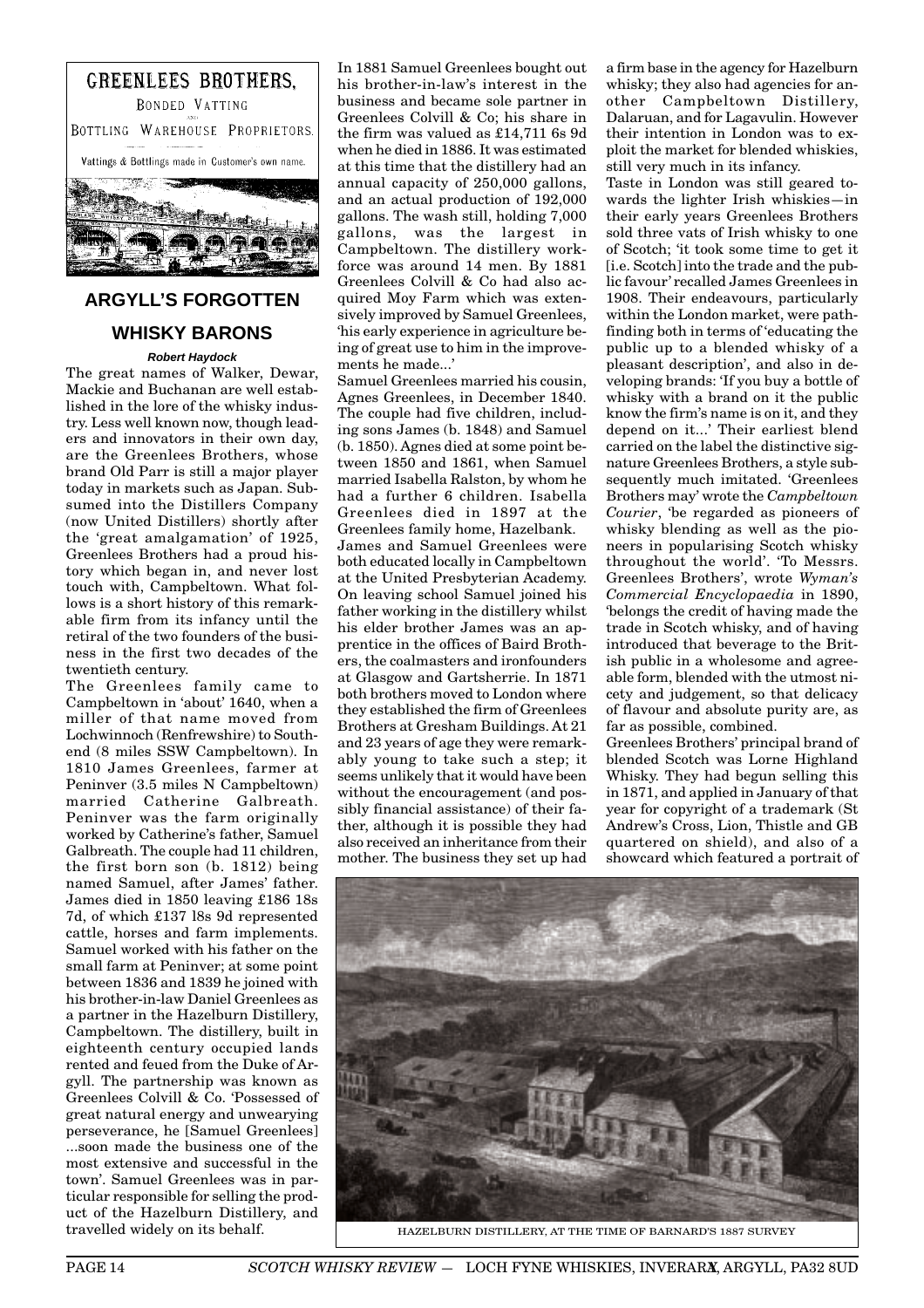

HAZELBURN DISTILLERY, STILL HOUSE

the Marquis of Lorne and the words Highland Whisky and a background of Argyll tartan. In addition they also sold a Fine Old Irish Whisky, and Connaught (1879) Irish whisky, which must have accounted for the bulk of their sales in these early years. The firm also sold a single or self whisky under the name Hazelburn (1872), North British Very Old Scotch Whisky (1873) and another blend, Glenlussa (1875), named after a glen 3 miles north east of Campbeltown. Argyll associations were also used with Davaar Scotch Whisky (1885), celebrating the island at the mouth of Campbeltown Loch with its famous cave paintings, although Dew of Ben Gullion (1885) apparently refers to a fictional location. Other nineteenth century brands included Dunblane Very Old Highland Whisky (1885), Club Whisky (1885) Peacock Brand Old Scotch Whisky (1886), Deeside Scotch Whisky (1886) and the Golfer's Special Whisky. In the early twentieth century, in the heat of the 'what is whisky' crisis, Greenlees introduced a Matured Scotch Grain Whisky (1907). By 1909 they had also introduced (Ancient) Old Parr, and in 1911 The Old Admiral Finest Highland



Whisky. In addition to these trademarked brands the firms also sold other 'patriotic' blends, such as 'Death or Glory' and 'Thin Red Line'. By 1885 Greenlees brothers had apparently achieved a dominant position in the marketing of blended whisky in England, and also had some success in exports. James Buchanan recalled that 'the wants of the licensed Trade in London were pretty well met by Messrs. Greenlees, whose Lorne Whisky practically held a monopoly of supply'. Like other firms they exploited advertising whenever possible, often obtaining exposure in novel ways. In November of 1889 they secured the sole contract to supply whisky at Olympia during Barnum's residency there. By 1884 they had opened bonded and export warehouses in Osborne Street Glasgow, where they claimed to have handled over 1.3 million gallons of whisky in 1886. By this time they had also moved from Gresham Buildings in London to 31 Commercial Street, 'one of the finest buildings' in the East End. The additional capacity afforded by these new premises was not simply to cope with the increasing sale of whiskies, but also to house stocks held under agencies for a wide range of champagnes and wines. By 1890 the Osborne Street site had been extended to cover an acre and a half, the warehouses holding 15,416 casks and 10,000 cases of whisky. The monthly turnover of the Osborne Street warehouse was 72,000 gallons, in excess of 3.5 million gallons for the year. Greenlees Brothers brands were supplied, claimed one advertisement, 'to His Majesty the King, His Excellency the Viceroy of India, and to the Courts of their Highnesses the Gaekwar of Barodas, the Maharaja of Rapur, the Nizam of Hydrerbad, and the Nawab of Patudi, etc. etc.'. Another claimed

that Greenlees Brothers whisky was 'used by all nationalities all over the world'.

In 1886, following the death of Samuel Greenlees Senior, the two brothers took over the Hazelburn Distillery, converting it into a limited liability company, with a capital of £25,000. In 1888 the two brothers took over the business known as Colvill, Greenlees & Company at the Argyll Distillery, Campbeltown, which they formed into a limited company with a capital of £12,000; here they planned to build a new mash and still house and raise annual output to around 150,000 gallons. Both of these firms came under the general supervision of Samuel Greenlees, who for some time was based in Campbeltown, where in 1893 he guided a party led by Her Royal Highness the Duchess of Albany around the Hazelburn plant. By 1900 the firm's distilleries were said to have an output of half a million gallons of whisky a year. Both Samuel and James were prominent in a variety of trade pressure and benevolent organisations; James gave evidence to at least two parliamentary enquiries into whisky, making the most of the opportunity for advertisement. 'The production of a beautiful electro-plated model of the still from which runs the silver stream, which changes into a golden one, by the time Mr Greenlees has done with it, completed a useful piece of testimony, with just a not too predominant flavour of advertisement'.

By this time the brothers were arguably past their peak, and there were to be no successors to follow them. James Greenlees retired from the business in 1910, aged 62. By 1926 he had died. Samuel continued as a director of Greenlees, Colvill & Co Ltd until 1919, when he sold his majority shareholding to the distillers Mackie & Co. He had already moved to London to play a more prominent role in Greenlees Brothers and was no doubt responsible for the decision to merge that business with those of Sir James Calder to form Macdonald Greenlees Williams Ltd, initially a rival to the DCL's increasing domination of the whisky trade. It was to be this business that merged with the DCL, taking with it Old Parr, the Greenlees Brother's (and Argyll's) lasting contribution to the world of whisky.